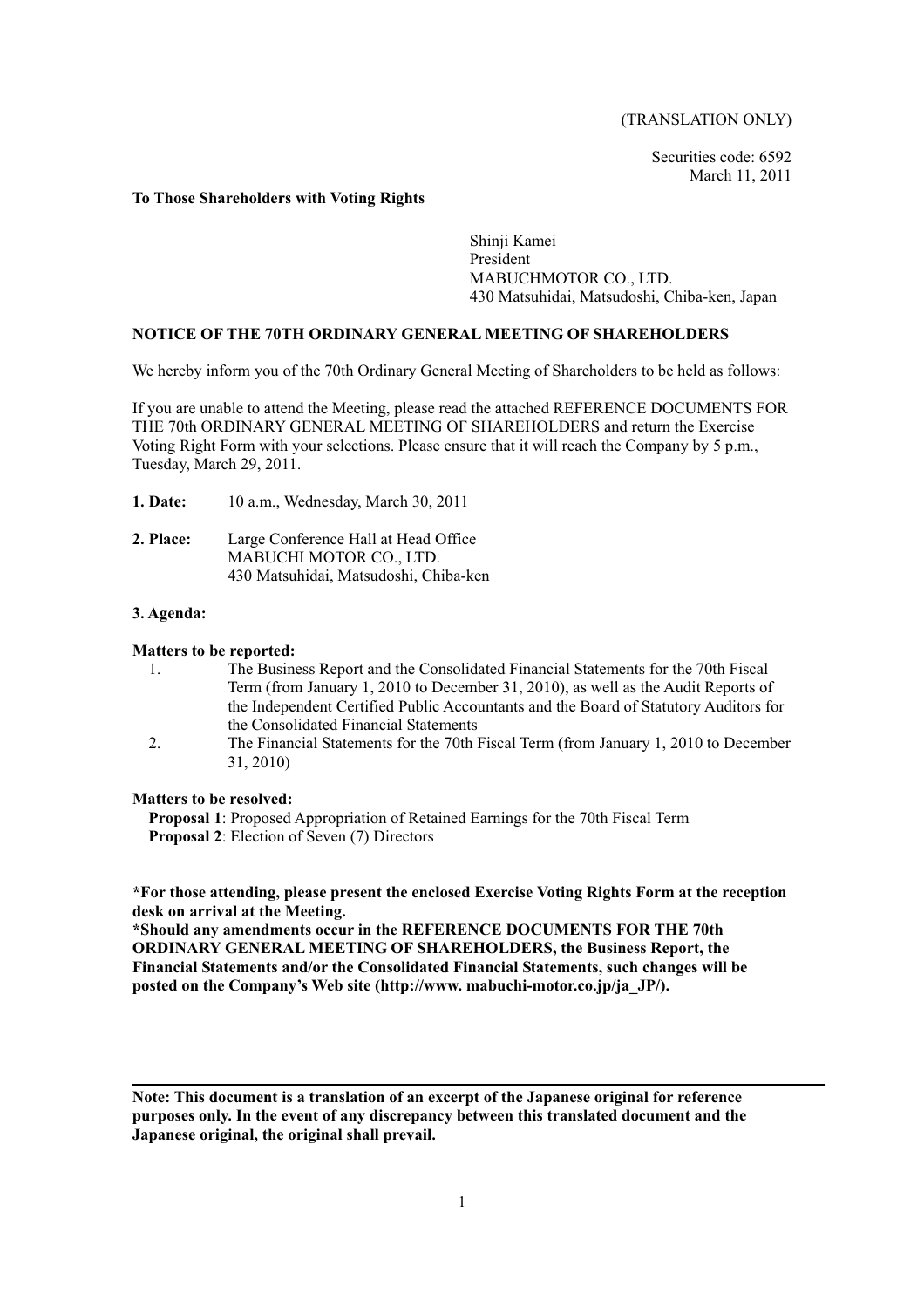## **BUSINESS REPORT (From January 1, 2010 to December 31, 2010)**

# **1. Current Conditions of the Mabuchi Group**

(1) Business Developments and Results

In the fiscal year ended December 31, 2010, although there were geographical pockets of strength and weakness, the world economy continued its gradual recovery trend from the end of the previous fiscal year. However, the impact of economic stimulus measures implemented in a number of countries began to weaken, and economic recovery in developed countries lost momentum in the second half of the year. On the other hand, the expansion trend in emerging countries continued, and overall the world economy showed underlying stability.

Although the gradual recovery trend in Japan continued as well, the second half of the year brought fears of an economic slowdown due to a decrease in exports accompanying the slowing of recovery in developed countries, appreciation of the Japanese yen and a slowdown in the recovery of domestic demand triggered by the discontinuation of economic stimulus measures. However, even though recovery came to a standstill, the economy showed underlying stability thanks to upside factors such as last-minute demand prior to the discontinuation of economic stimulus measures.

Under these business conditions, demand in the markets in which the Mabuchi Group operates showed a recovery trend on the whole. The automotive products market in particular saw a sharp increase in demand as a result of gradual demand recovery in developed countries coupled with continued market expansion and higher demand in emerging countries. Although demand increased in the Group's other markets as well, because sales of many of the key products in these markets are dependent on demand in developed countries, recovery in demand was gradual due to the slow pace of economic recovery in these countries.

In these circumstances, the Mabuchi Group implemented measures to address the following issues: expansion of priority businesses (acceleration of the growth strategy), reorganization of production bases (reinforcement of manufacturing infrastructure), and rationalization of costs (transformation to earnings structure and strategic investment).

Specifically, the Group sought to increase sales and market share, ensure stable product supply and improve quality, increase profitability and productivity, and increase future Group management efficiency by actively devising measures including (1) sales promotions focused on motors for power window lifters and motors for power seats; (2) product line expansion and sales expansion for compact, high-output, lightweight motors; (3) transfer of production from China to Vietnam in accordance with the medium-term plan (production ratio optimization); (4) a rapid start of operations at MABUCHI MOTOR (YINGTAN) CO.,LTD., a low-cost production base established in Jiangxi Province, China; (5) conversion of MABUCHI MOTOR (JIANGSU) CO., LTD. into a dedicated plant for production of products for the automotive products market; and (6) strengthening of the budgeting system and focused investment in facilities to rationalize production.

As a result, consolidated net sales for the period amounted to 82,752 million yen (17.6% increase on a year-on-year basis). Sales of motors, which account for the majority of consolidated net sales, came to 82,658 million yen (17.6% increase on a year-on-year basis). Next, looking at operating income, despite such negative factors as the steep rise in labor costs and raw material costs, capacity utilization improved in the wake of a sharp year-on-year increase in sales volumes, and the profit margin improved as the collection of fixed costs per product unit increased. At the same time, profitability improvement activities continuing from the previous year bore fruit. As a result, operating income for the year amounted to 6,624 million yen (119.4% increase on a year-on-year basis). Ordinary income amounted to 7,587 million yen (39.9% increase on a year-on-year basis). This was due to improvement in operating income, which offset deterioration in non-operating income and loss due to factors including a decrease in interest income on financial investments and the recording of a foreign exchange loss as a result of the strengthening of the yen. Income before income taxes amounted to 7,291 million yen (142.0% increase on a year-on-year basis). This was due to the nonrecurrence this year of the loss on the closure of production bases that was the principal special loss recorded the previous year. Net income amounted to 5,260 million yen (3.5% decrease on a year-on-year basis). This was partly due to the elimination of a special factor, namely a non-recurring gain on the reversal of deferred tax liabilities recorded during the same period last year as a consequence of an amendment to the Corporation Tax Act, resulting in the return to the usual tax expense this year.

Next, we will explain the market trends and motor sales conditions by application.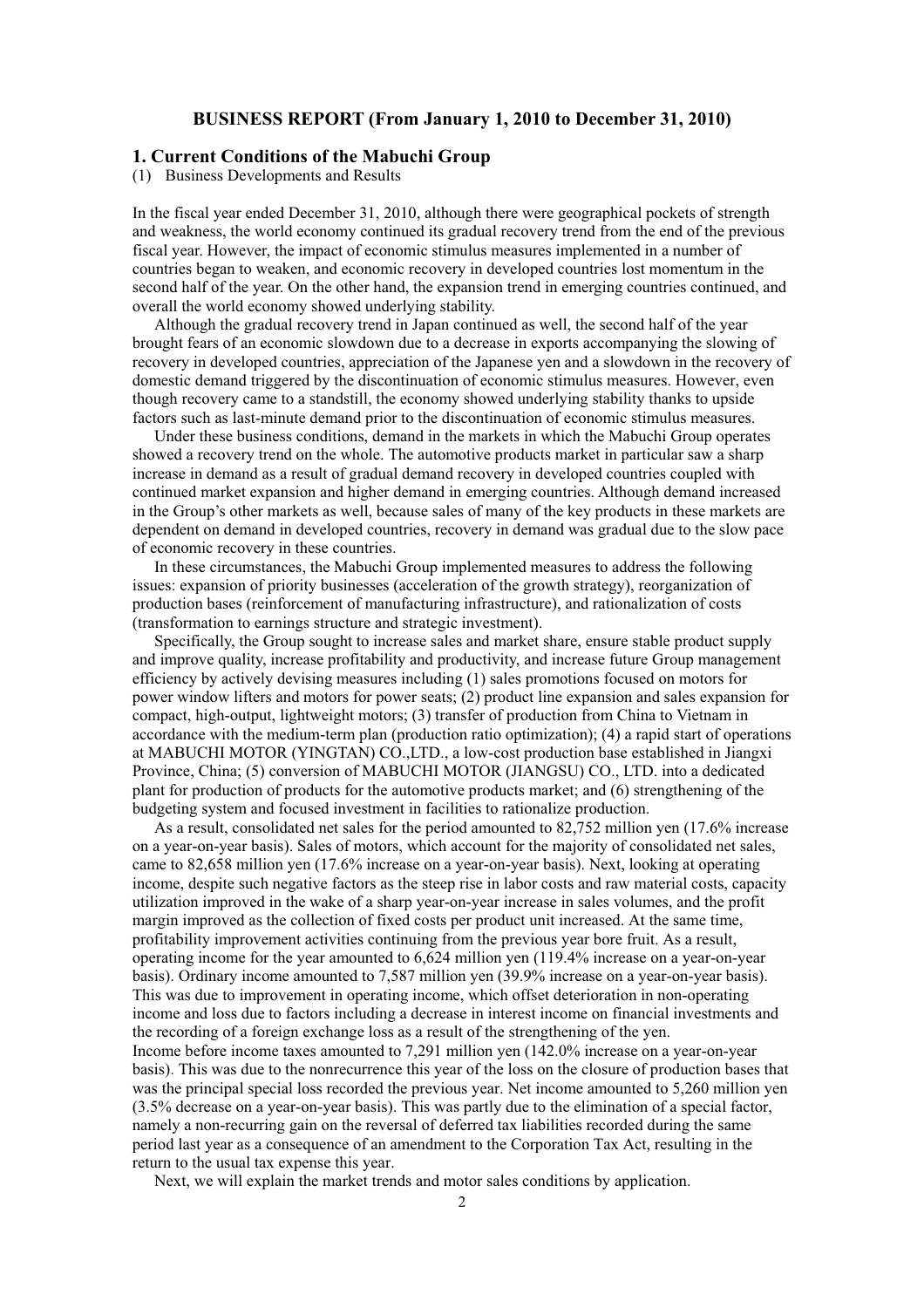### 1) Automotive Products Market

Net sales in this market increased substantially to 40,063 million yen (32.0% increase on a year-on-year basis). A sharp increase in demand occurred as customers experienced parts inventory shortages from the start of the year into spring due to recovery in automobile production. This resulted in a sudden recovery in sales of motors for mirrors, door locks, and air conditioner dampers, products for which the Group has high market share. Growth in sales of power window motors continued as a result of demand expansion in emerging countries. With regard to other applications, sales of motors for power seats remained strong and increased sharply.

2) Audio & Visual Equipment Market

Net sales in this market increased to 11,435 million yen (7.1% increase on a year-on-year basis). Sales of motors for car CD players surged, accompanying the recovery in automobile production. Sales of motors for DVD players decreased due to the impact of customer inventory adjustments that occurred in the second half of the year.

3) Optical & Precision Instruments Market

Net sales in this market increased to 13,821 million yen (6.1% increase on a year-on-year basis). Sales of motors for both inkjet printers and digital cameras increased as the market recovery trend continued.

4) Home Appliances, Power Tools & Toys Market

Net sales in this market increased to 17,337 million yen (6.8% increase on a year-on-year basis). Sales of motors for hair dryers, shavers, personal care products and tooth brushes remained robust throughout the year due to weak but stable demand in developed countries and demand growth in emerging countries.

| Market Segment                      | The $70th$ fiscal term<br>(The year ended)<br>December 31,2010)<br>Amount<br>(Millions of Yen) | YOY<br>(%) | Segment sales as<br>a percentage of<br>net sales<br>$(\%)$ |
|-------------------------------------|------------------------------------------------------------------------------------------------|------------|------------------------------------------------------------|
| <b>Automotive Products</b>          | 40,063                                                                                         | 132.0      | 48.5                                                       |
| Audio & Visual Equipment            | 11,435                                                                                         | 107.1      | 13.8                                                       |
| Optical & Precision Instruments     | 13,821                                                                                         | 106.1      | 16.7                                                       |
| Home Appliances, Power Tools & Toys | 17,337                                                                                         | 106.8      | 21.0                                                       |
| Total                               | 82,658                                                                                         | 117.6      | 100.0                                                      |

<Consolidated sales of motors by application>

(Notes)

- 2. Amounts less than a million yen have been truncated.
- 3. From the current fiscal year, the name of one of the markets in which we operate, "Home Appliances, Power Tools, Toys & Hobbies," has been changed to "Home Appliances, Power Tools & Toys." This change does not result in any change to our product lineup and product versatility.
- (2) Capital Investments

Capital investments for the current fiscal year amount to ¥3,210 million, which includes ¥133 million for R&D facilities and equipment and ¥3,076 million for other facilities and equipment to reinforce motor productivity and update motors.

<sup>1.</sup> The Mabuchi Group's businesses have been developed within a single business field related to small motors. Given this single business structure, an explanation by segment is omitted.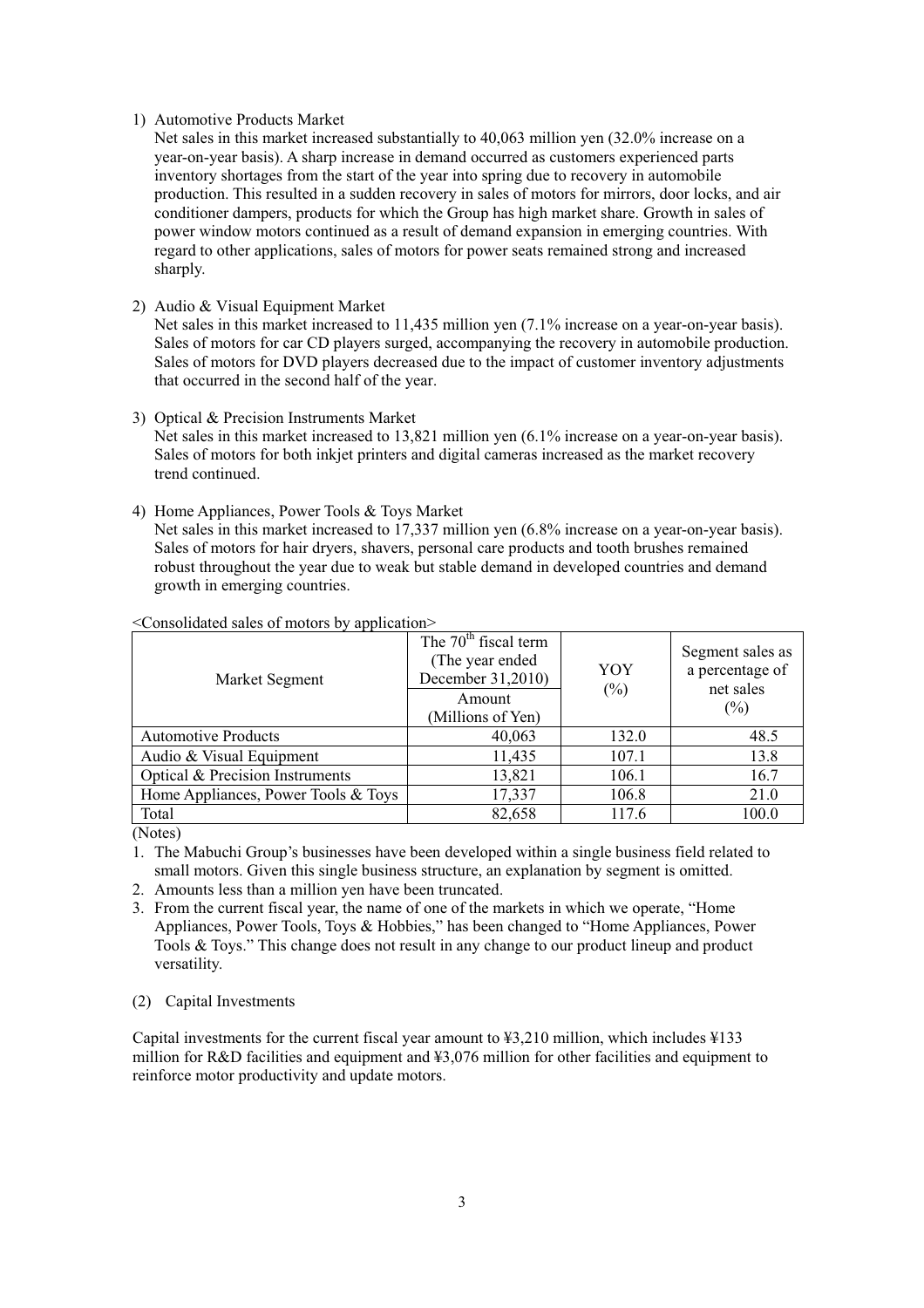#### (3) Issues to Be Addressed

The outlook for 2011 is for gradual overall improvement in business conditions. In emerging countries, economic growth is expected to continue and remain stable despite some concerns. In developed countries, on the other hand, economic recovery will remain anemic, and factors such as soaring resource prices and credit uncertainty in Europe give cause for concern. In general, it appears additional time will be required for full-scale recovery of the world economy as a whole.

The situation in the markets in which the Mabuchi Group's products are sold is mixed as well. There are markets in which demand is increasing due to growth in emerging countries and markets that depend mainly on demand in developed countries in which recovery is only gradual. Nevertheless, demand is trending up in the Automotive Products market, the Audio & Visual Equipment market, the Optical & Precision Instruments market, and the Home Appliances, Power Tools & Toys market.

Under these business conditions, the Group will tackle the following issues.

### 1) Continued Strengthening of the Automotive Products Business

To strengthen the automotive products business, a medium-term initiative currently being implemented, the Mabuchi Group will continue to make focused investments in the markets for motors for power window lifters and motors for power seats and take measures to increase sales of compact, high-output motors.

First, with regard to motors for power window lifters, we will strive to increase sales by further strengthening our sales systems and technical service systems in emerging countries and will vigorously proceed with development of next-generation models that will be more compact and lightweight and cost less.

We will also work to develop motors for power seats into a second key product line comparable to motors for power window lifters by concentrating resources on development and sales expansion. We will take advantage of our product competitiveness and successful track record to steadily convert product inquiries, which are increasing in number, into purchase orders. At the same time, we will create greater synergy between our power seats business and power window lifters business to further reinforcement of competitiveness.

Furthermore, with regard to increasing sales of compact, high-output motors, anticipated growth of the compact car segment in the automotive industry is expected to bring increased demand for motors with a focus on lighter weight, lower noise, and environmental durability. We regard this change in the market environment as a new business opportunity and will work to expand our line of products that meet this market need and increase sales by publicizing the benefits of those products.

#### 2) Sales Expansion in China

To strengthen our business in China, an enormous market that holds promise for future growth, we will develop competitive products appropriate for the local market by optimizing the performance and structure of our products, establishing quality standards, and reviewing parts and materials procurement methods to adapt them to the market.

We will also take advantage of the strengthening of our technical service system in China, such as utilization of the Economic Cooperation Framework Agreement (ECFA), and the benefits of wholly owned production bases in Guangdong Province to increase sales to customers in China.

#### 3) Reorganization of Production Bases

The Mabuchi Group has engaged in activities from a medium-term perspective to optimize production base allocation with the aim of ensuring stable supply of products and enhancing operating efficiency. We have implemented an initiative to decrease the ratio of production in China from 80% to 60% and increase the ratio of production in Vietnam, where wage competitiveness is high, from 20% to 40% by the end of 2011. Since the transfer of production from China to Vietnam progressed according to schedule in fiscal 2010, prospects for achieving this target are good.

In the future, we will seek to maximize the benefits of reorganization by continuing activities to further strengthen our production bases, including the reallocation of models according to production base location and organizational capabilities.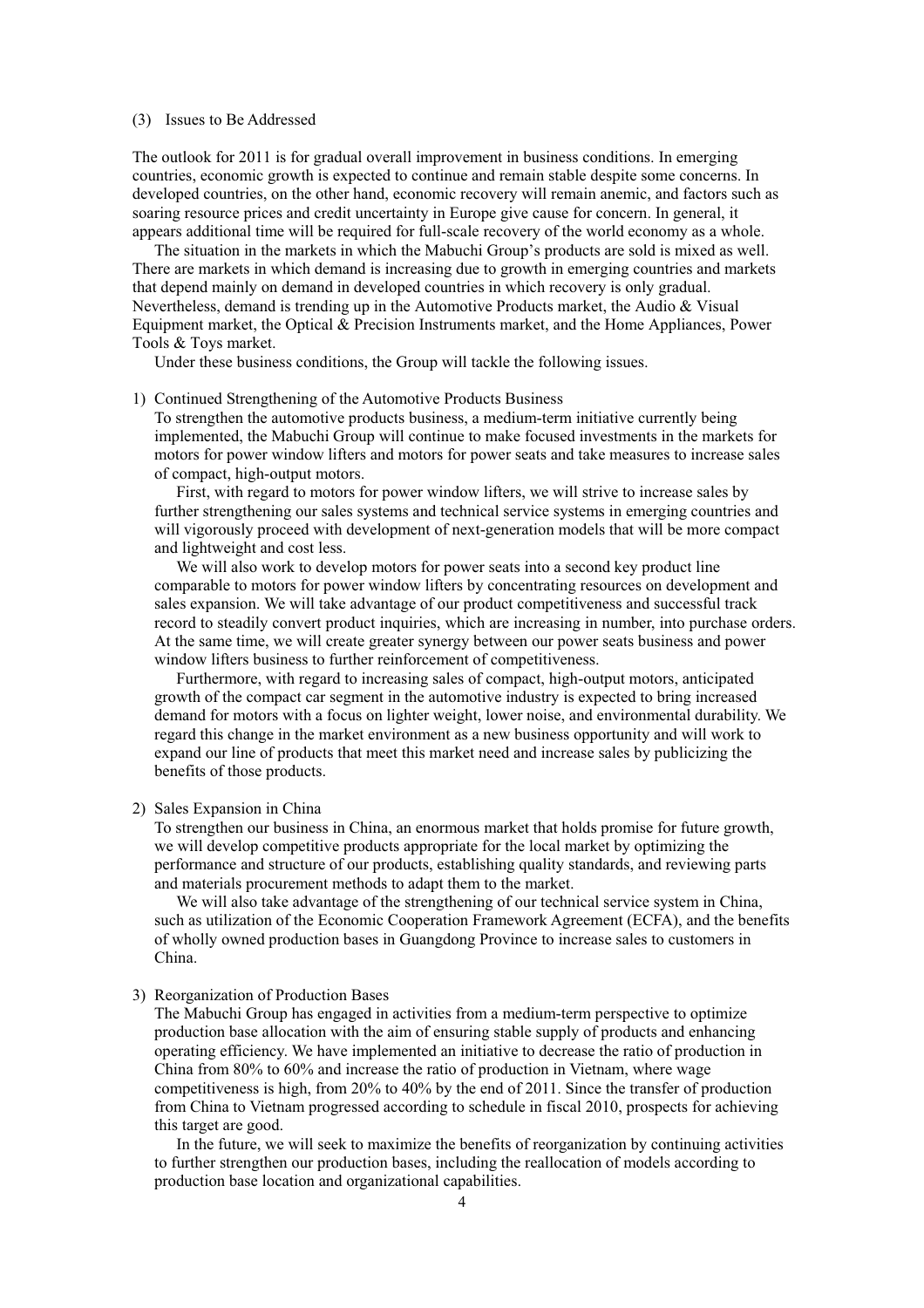Specifically, we will further boost global cost competitiveness: for instance, production capacity expansion for motors for power window lifters and power seats at Mabuchi Motor (Jiangsu) Co., Ltd., production expansion and start of production of motors for automotive products at Mabuchi Motor Danang Ltd., production expansion at Mabuchi Motor (Yingtan) Co., Ltd., and fixed cost reduction and assurance of management flexibility through full ownership of the factories in Guangdong Province.

### 4) Plant Efficiency Improvements

Serious problems such as sharp wage hikes and increasing employee turnover have arisen in the employment environments in China and Vietnam, and the question of how to increase production efficiency is emerging as a major factor that will affect future competitiveness. To respond to these developments, the Mabuchi Group will pursue manufacturing processes that can ensure more stable, higher quality while proceeding with the systematic introduction of laborsaving facilities and improving worker efficiency.

At the same time, the Group will strive to transform manufacturing fixed cost levels to levels that enable it to compete worldwide. To this end, the Group will review the roles and functions of all work associated with its worksites, consolidate and streamline the organizational structure and functions, abolish redundant functions, and further systematize operational procedures.

|                                   |                    |                    |                    | (Millions of Yen)  |
|-----------------------------------|--------------------|--------------------|--------------------|--------------------|
|                                   | $67th$ fiscal term | $68th$ fiscal term | $69th$ fiscal term | $70th$ fiscal term |
|                                   | (FY 2007)          | (FY 2008)          | (FY 2009)          | (FY 2010)          |
| Net sales                         | 107,640            | 92,602             | 70,369             | 82,752             |
| Ordinary income                   | 16,736             | 7,872              | 5,424              | 7,587              |
| Net income                        | 10,914             | 3,565              | 5,450              | 5,260              |
| Net income per share (Yen)        | 280.90             | 94.77              | 155.54             | 150.14             |
| $ROE$ (%)                         | 5.0                | 1.8                | 3.0                | 3.0                |
| Total assets                      | 230,960            | 188,691            | 192,362            | 185,408            |
| Net assets                        | 213,314            | 178,291            | 180,311            | 174,570            |
| Shareholders' equity ratio $(\%)$ | 92.4               | 94.5               | 93.7               | 94.2               |
| Net assets per share (Yen)        | 5,577.84           | 5,088.18           | 5,146.04           | 4,982.43           |
| Cash dividends per share (Yen)    | 123                | 123                | 100                | 100                |
| Dividend payout ratio $(\%)$      | 43.8               | 129.8              | 64.3               | 66.6               |
| Dividend on equity ratio $(\%)$   | 2.2                | 2.3                | 2.0                | 2.0                |

#### (4) Financial Highlights

(Notes)

- 1. Net income per share is calculated using the average number of outstanding shares during the period. Net assets per share are calculated based on the total number of shares outstanding at the end of the period.
- 2. Amounts less than one million yen for net sales, ordinary income, net income, total assets and net assets are omitted. Amounts of net income per share and net assets per share are rounded to two decimal place.
- 3. Percentages for ROE, shareholders' equity ratio, dividend payout ratio and dividend on equity ratio are rounded to one decimal place.
- 4. Cash dividends per share, dividend payout ratio and dividend on equity ratio for the 70th fiscal term are projected figures calculated on the assumption that the resolution will be passed on the proposal for appropriation of retained earnings at the 70th Ordinary General Meeting of Shareholders.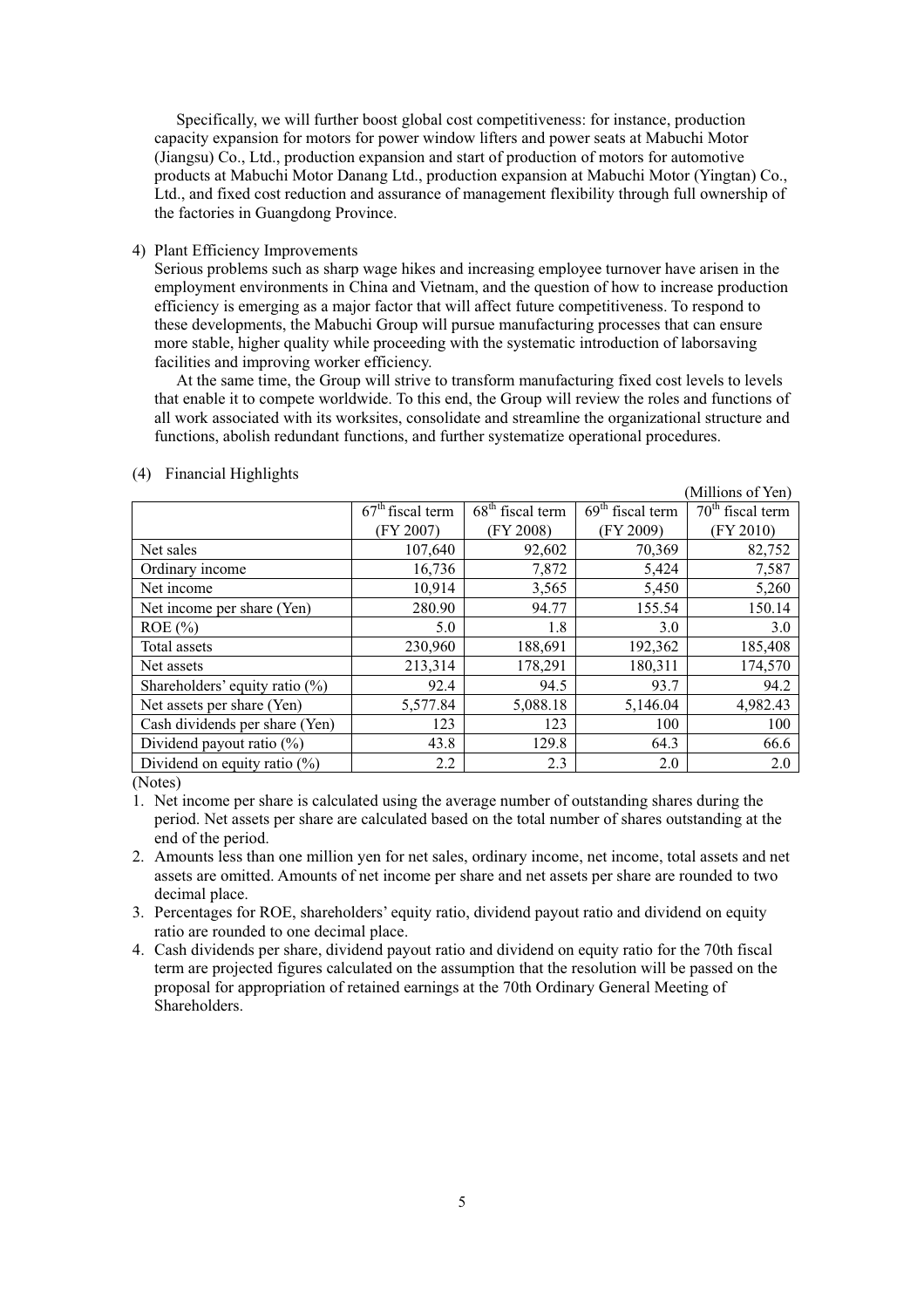- (5) Principal Parent Company and Subsidiaries
- 1) Relations with parent company No related items.

# 2) Principal subsidiaries

| Company Name                                                   | Capital    |                     | <b>Voting Rights</b><br>held by the<br>Company $(\% )$ | Main Business Lines                                                                                                  |
|----------------------------------------------------------------|------------|---------------------|--------------------------------------------------------|----------------------------------------------------------------------------------------------------------------------|
| <b>MABUCHI INDUSTRY</b><br>CO., LTD.                           | HK\$       | Thousand<br>491,012 | 100                                                    | Manufacture & sales of small<br>motors and parts                                                                     |
| <b>MABUCHI MOTOR</b><br>AMERICA CORP.                          | US\$       | Thousand<br>4,000   | 100                                                    | Manufacture & sales of small<br>motors and parts                                                                     |
| <b>MABUCHI MOTOR</b><br>TAIWAN LTD.                            | NT\$       | Thousand<br>490,600 | 100<br>(31)                                            | Manufacture & sales of small<br>motors and parts                                                                     |
| <b>MABUCHI MOTOR</b><br>DALIAN CO., LTD.                       | <b>RMB</b> | Thousand<br>470,743 | 100                                                    | Manufacture & sales of small<br>motors and parts                                                                     |
| <b>MABUCHI TAIWAN</b><br>CO., LTD.                             | NT\$       | Thousand<br>452,540 | 100                                                    | Manufacture & sales of small<br>motors and parts                                                                     |
| <b>MABUCHI MOTOR</b><br>(MALAYSIA) SDN.<br>BHD.                | M\$        | Thousand<br>30,000  | 100<br>(60)                                            | Manufacture & sales of small<br>motors and parts                                                                     |
| <b>MABUCHI MOTOR</b><br>(JIANGSU) CO., LTD.                    | <b>RMB</b> | Thousand<br>293,668 | 100<br>(43)                                            | Manufacture & sales of small<br>motors and parts                                                                     |
| <b>MABUCHI MOTOR</b><br>(EUROPE) GmbH                          | <b>EUR</b> | Thousand<br>715     | 100                                                    | Sales of small motors and<br>parts                                                                                   |
| <b>MABUCHI MOTOR</b><br>(SINGAPORE) PTE.<br>LTD.               | US\$       | Thousand<br>511     | 100                                                    | Sales of small motors and<br>parts                                                                                   |
| <b>MABUCHI MOTOR</b><br>WAFANGDIAN CO.,<br>LTD.                | <b>RMB</b> | Thousand<br>57,937  | 100<br>(100)                                           | Manufacture & sales of small<br>motors and parts                                                                     |
| MABUCHI MOTOR<br>VIETNAM LTD.                                  | <b>VND</b> | Million<br>439,737  | 100                                                    | Manufacture & sales of small<br>motors and parts                                                                     |
| <b>MABUCHI MOTOR</b><br>(SHANGHAI) CO., LTD.                   | <b>RMB</b> | Thousand<br>4,138   | 100                                                    | Sales of small motors and<br>parts                                                                                   |
| <b>MABUCHI MOTOR</b><br>DANANG LTD.                            | <b>VND</b> | Million<br>623,931  | 100                                                    | Manufacture & sales of small<br>motors and parts                                                                     |
| <b>MABUCHI MOTOR</b><br>(DONGGUAN) CO.,<br>LTD.                | <b>RMB</b> | Thousand<br>262,307 | 100<br>(100)                                           | Manufacture of small motors,<br>manufacture and maintenance<br>of parts for small motors and<br>production equipment |
| <b>MABUCHI MOTOR</b><br>KOREA CO., LTD.                        | <b>KRW</b> | Thousand<br>300,000 | 100                                                    | Sales of small motors and<br>parts                                                                                   |
| <b>MABUCHI MOTOR</b><br><b>TRADING</b><br>(SHENZHEN) CO., LTD. | <b>RMB</b> | Thousand<br>3,614   | 100                                                    | Sales of small motors and<br>parts                                                                                   |
| <b>MABUCHI MOTOR</b><br>(YINGTAN) CO., LTD.                    | <b>RMB</b> | Thousand<br>87,888  | 100<br>(100)                                           | Manufacture & sales of small<br>motors and parts                                                                     |
| <b>MABUCHI PRECISION</b><br>(DONGGUAN) CO.,<br>LTD.            | <b>RMB</b> | Thousand<br>67,999  | 100<br>(100)                                           | Manufacture & sales of small<br>motors and parts                                                                     |
| <b>MABUCHI MOTOR</b><br>DONGGUAN DAOJIAO<br>Co., LTD.          | <b>RMB</b> | Thousand<br>53,126  | 100<br>(100)                                           | Manufacture & sales of small<br>motors and parts                                                                     |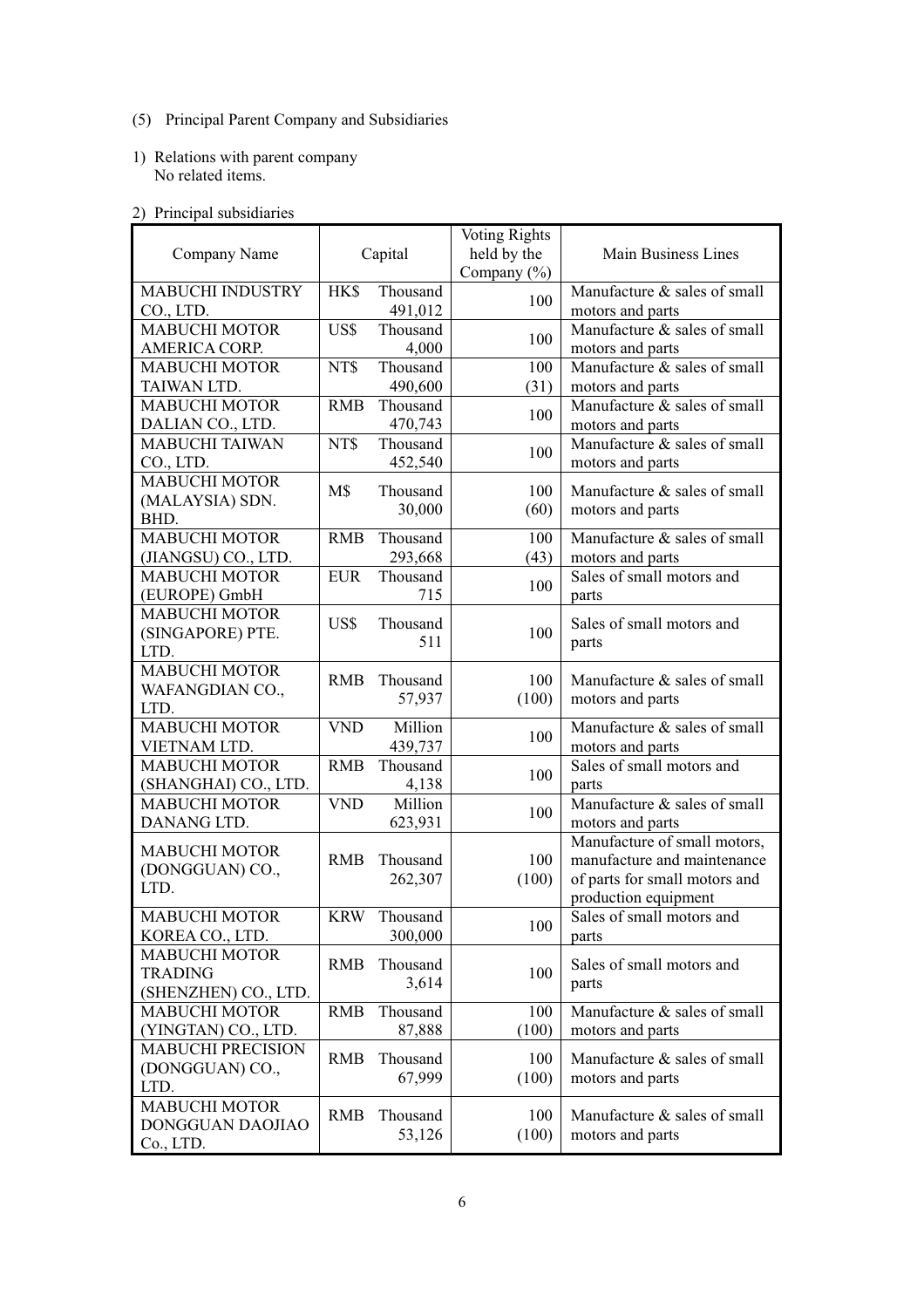(Notes)

- 1. The numbers inside the parentheses in the "Voting Rights held by the Company" column denote the ratio of voting rights indirectly owned by the Company.
- 2. MABUCHI MOTOR (MALAYSIA) SDN. BHD. made a resolution to dissolve the company in November 2005.
- 3. During the fiscal year under review, MABUCHI INDUSTRY CO., LTD. (China), made additional investments of ¥491 million (RMB 40,055 thousand) in MABUCHI MOTOR (YINGTAN) CO., LTD., and ¥482 million (RMB 37,273 thousand) in MABUCHI PRECISION (DONGGUAN) CO., LTD. (China).
- 4. A contract manufacturer owned by MABUCHI INDUSTRY CO., LTD. in Daojiao, Guangdong province in China, was incorporated as MABUCHI MOTOR DONGGUAN DAOJIAO CO., LTD. (Capital of RMB 53,126 thousand, 100% voting rights held by MABUCHI INDUSTRY CO., LTD.), in October 2010, and was newly included in the Company's significant subsidiaries.
- (6) Major Businesses Conducted by the Mabuchi Group (As of December 31, 2010)

The Mabuchi Group, consisting of MABUCHI MOTOR CO., LTD. (the "Company"), and its 20 subsidiaries (of which 19 are consolidated subsidiaries), engage in the manufacture and sales of small motors used for automotive products, audio & visual equipment, optical & precision instruments and home appliances, power tools & toys.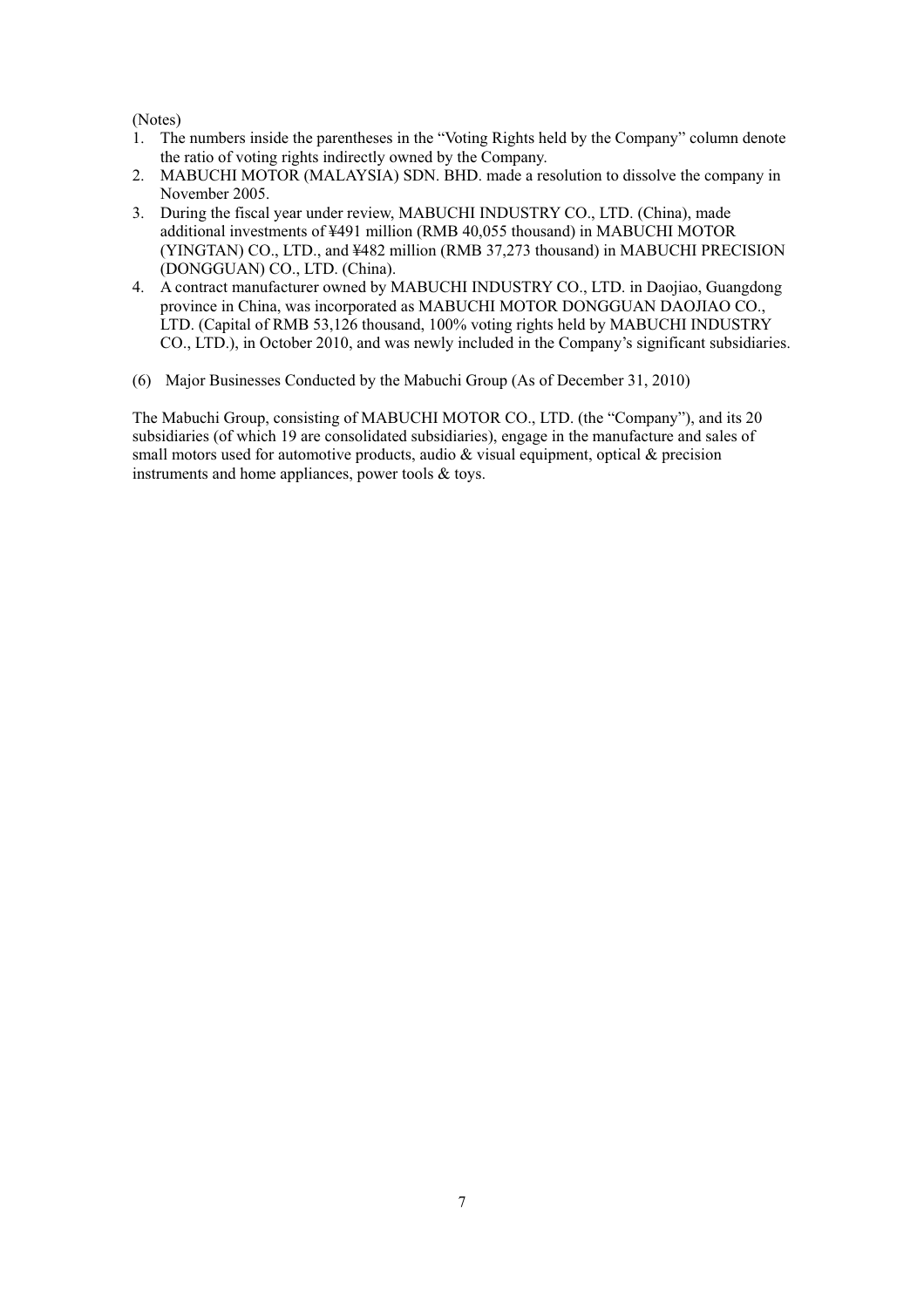# **2. Matters Relating to Stocks**

- (1) Total Number of Shares Authorized: 100,000,000
- (2) Number of Shares Issued: 41,875,881 (decreased by 2,000,000 from the end of the previous term) Note: The decrease is due to the retirement of treasury stock during the fiscal year under
- (3) Number of Shareholders: 13,104 (Increased by 1,223 from the end of the previous term)

### (4) Major Shareholders (Top 10)

review.

| <b>Shareholders</b>                                    | Number of shares held | Percentage of       |
|--------------------------------------------------------|-----------------------|---------------------|
|                                                        | (shares)              | shares held $(\% )$ |
| Takaichi Mabuchi                                       | 2,500,400             | 7.1                 |
| Takashi Mabuchi                                        | 1,900,300             | 5.4                 |
| Tamotsu Mabuchi                                        | 1,900,207             | 5.4                 |
| Mabuchi International Scholarship Foundation           | 1,500,000             | 4.3                 |
| Japan Trustee Services Bank, Ltd. (Trust Account)      | 1,164,700             | 3.3                 |
| Premiere Corporation                                   | 1,034,300             | 3.0                 |
| The Nomura Trust & Banking Co., Ltd. (Trust Account)   | 956,900               | 2.7                 |
| The Master Trust Bank of Japan, Ltd. (Trust Account)   | 840,900               | 2.4                 |
| Northern Trust Co. (AVFC) Sub-account American Clients | 750,100               | 2.1                 |
| Morgan Stanley & Co., Inc.                             | 726,371               | 2.1                 |

(Notes)

1. In addition to the above, Mabuchi Motor Co., Ltd. retains 6,838,777 shares of treasury stock.

2. The number of shares of treasury stock is excluded from "Percentage of shares held." The percentages are rounded to one decimal place.

(5) Other Significant Matters Relating to Stocks

Retirement of Treasury Stock Retired treasury stocks (common shares): 2,000,000 (As of December 31, 2010)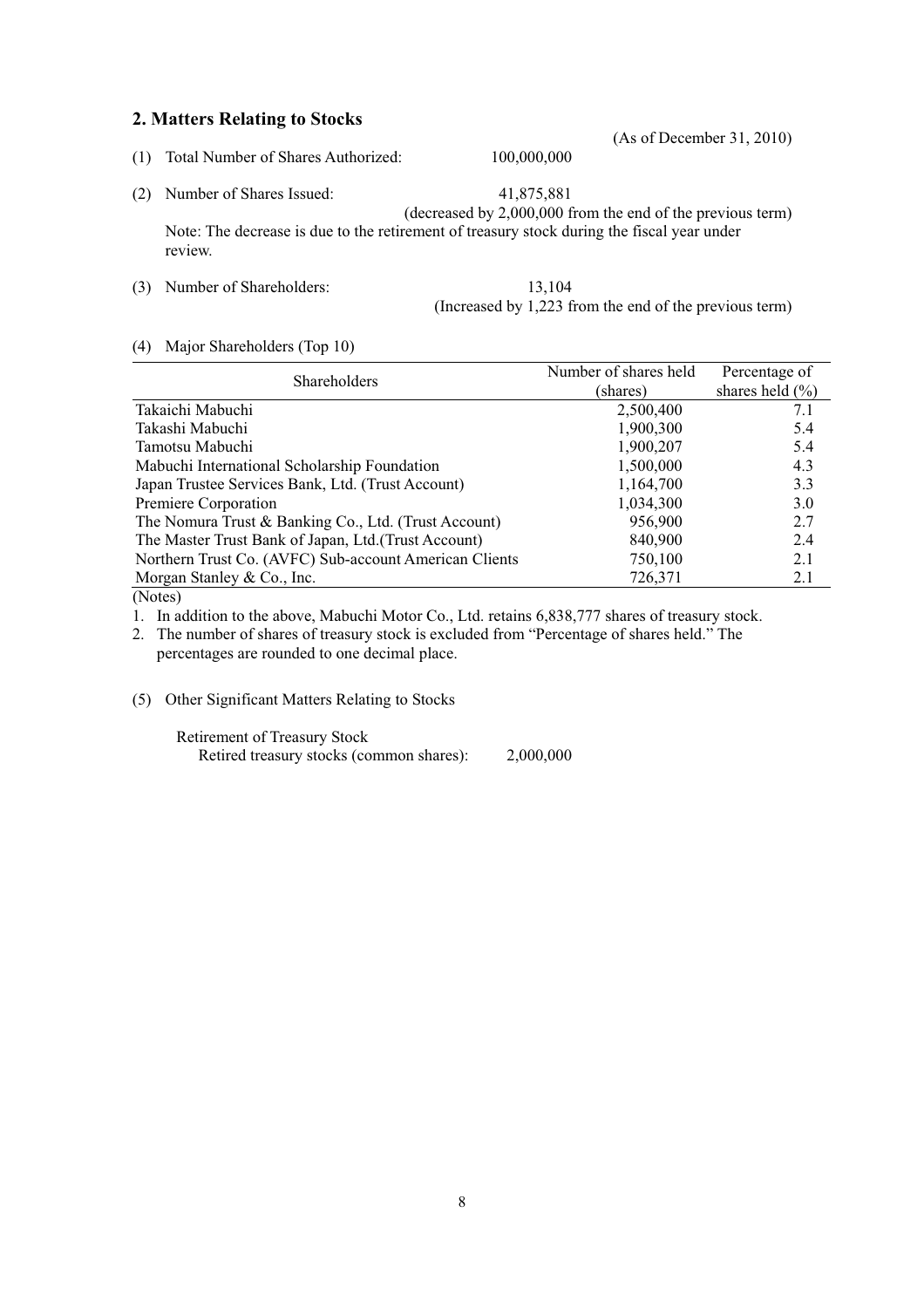# **3. Directors and Statutory Auditors of the Company**

(1) Directors and Statutory Auditors

(As of December 31, 2010)

| Position                                 | Name               | Duty and<br><b>Significant Positions Concurrently Held</b>                         |
|------------------------------------------|--------------------|------------------------------------------------------------------------------------|
| Representative Director<br>and Chairman  | Takaichi Mabuchi   |                                                                                    |
| Representative Director<br>and President | Shinji Kamei       | President and CEO                                                                  |
| <b>Executive Managing</b>                | Nobuyo Habuchi     | Senior Managing Executive Officer,                                                 |
| Director                                 |                    | Chief Factory Management Officer and                                               |
|                                          |                    | Chairman of the Board and General Manager,<br>MABUCHI INDUSTRY CO., LTD.           |
| <b>Managing Director</b>                 | Shunroku Nishimura | Managing Executive Officer                                                         |
|                                          |                    | <b>Chief Administration Officer</b>                                                |
| Director                                 | Akira Okuma        | Executive Officer and General Manager of<br>Research and Development Headquarters  |
| Director                                 | Takashi Kamei      | Executive Officer and General Manager of<br><b>Operations Control Headquarters</b> |
| Director                                 | Kaoru Kato         | Executive Officer and General Manager of<br>Sales Headquarters                     |
| Full-time Statutory Auditor              | Masahiro Gennaka   |                                                                                    |
| <b>Statutory Auditor</b>                 | Ichiro Ando        | Attorney, Ando Ichiro Law Office                                                   |
| <b>Statutory Auditor</b>                 | Toyokuni Yazaki    | CPA, Yazaki Accounting Office                                                      |
|                                          |                    | Outside Auditor of NAGAWA Corporation                                              |
| <b>Statutory Auditor</b>                 | Keiichi Horii      | Attorney, South Toranomon Law Office                                               |

(Notes)

1. Statutory Auditors Ichiro Ando, Toyokuni Yazaki and Keiichi Horii are outside auditors. The Company designated these three Statutory Auditors as "independent officers" as stipulated by the Tokyo Stock Exchange and registered them thereat.

- 2. Statutory Auditor Masahiro Gennaka has experience in corporate management as a former Director and President of a subsidiary of the Company and significant knowledge of finance and accounting.
- 3. Statutory Auditor Ichiro Ando is a lawyer. He is familiar with corporate legal affairs and has significant knowledge of finance and accounting.
- 4. Statutory Auditor Toyokuni Yazaki is a Certified Public Accountant and has professional knowledge of finance and accounting.
- 5. Statutory Auditor Keiichi Horii is a lawyer. He is familiar with corporate legal affairs and has significant knowledge of finance and accounting.
- 6. The Company reinforces both business execution and supervision functions by entrusting Directors with strategic decision making and supervision and giving Executive Officers the authority of and responsibility for ordinary business execution. The Company also adopts the Executive Officer system to reinforce corporate governance.

| Name           | Areas of responsibility                                                        |
|----------------|--------------------------------------------------------------------------------|
| Hiroo Okoshi   | Executive Officer and General Manager of<br><b>Administration Headquarters</b> |
| Masato Itokawa | Executive Officer and General Manager of<br>Quality Assurance Dept.            |

Executive Officers who are not concurrently a Director are as follows.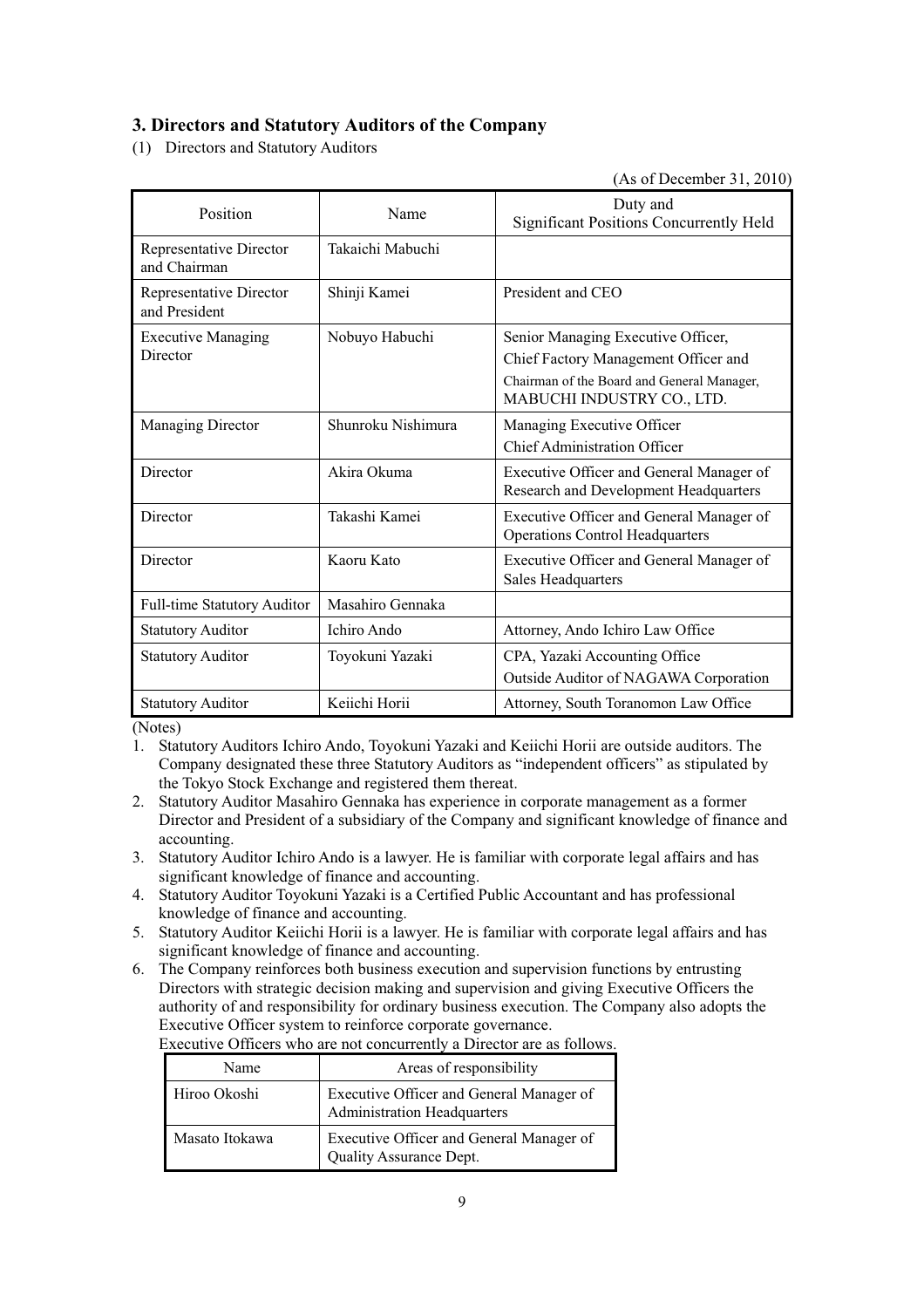#### (2) Remuneration Paid to Directors and Statutory Auditors

#### 1) Remuneration paid

| Category                                                  | Number of persons<br>remunerated | Total amount of remuneration paid<br>(Million yen) |
|-----------------------------------------------------------|----------------------------------|----------------------------------------------------|
| Directors                                                 |                                  | 193                                                |
| <b>Statutory Auditors</b><br>[of which, Outside Auditors] | [3]                              | 36<br>[25                                          |

(Notes)

1. The amount of remuneration for Directors does not include their salaries for their service as the Company's employees, which is ¥43 million (paid to three directors/employees).

2. The amount of remuneration for the Directors includes ¥37 million (for seven Directors), which was posted as Accrued bonus to Directors on the financial statements for the fiscal year under review.

2) Policy for decision making on remuneration, etc.

As a basic policy for determining remuneration for Directors and Statutory Auditors, the Company set the amount at an appropriate level to clarify the area of responsibility of each Director or Statutory Auditor in the group management, enhance the transparency of management, give them incentives for raising business performance and corporate value, and secure and maintain highly capable human resources.

At the 66th Ordinary General Meeting of Shareholders of the Company held on March 29, 2007, it was approved that the remuneration of Directors (the ceiling amount of total remuneration) shall consist of monthly fixed payments within ¥15 million (excluding salaries for service as the Company's employees) and variable payments within 0.7% of consolidated net income for each business year (which does not include consolidated business results-based remuneration for Directors) with a ceiling amount of ¥200 million. With regard to remuneration for Statutory Auditors (the ceiling amount of total remuneration), a fixed monthly remuneration amount within ¥4 million was approved.

A fixed amount of remuneration for each Director was determined, taking into account each Director's position, other companies' standards and changes in the management environment, etc. The variable amounts are determined by each individual's business performance assessed using certain evaluation indices.

With regard to remuneration for Statutory Auditors, because they are independent of business execution, fixed monthly remuneration that is not affected by business results is paid to each Statutory Auditor and the amount for each Statutory Auditor is determined by negotiation among the auditors.

The retirement allowance system for Directors and Statutory Auditors was abolished at the closing of the 67th Ordinary General Meeting of Shareholders of the Company held on March 28, 2008.

- (3) Matters Concerning Outside Officers (Outside Auditors)
- 1) Representative position at a different corporation concurrently assumed by the Company's officer and the relation between the corporation and MABUCHI MOTOR CO., LTD. Statutory Auditor Toyokuni Yazaki also serves as an outside auditor at NAGAWA Corporation. There has been no trading or other special relationship between NAGAWA Corporation and the Company.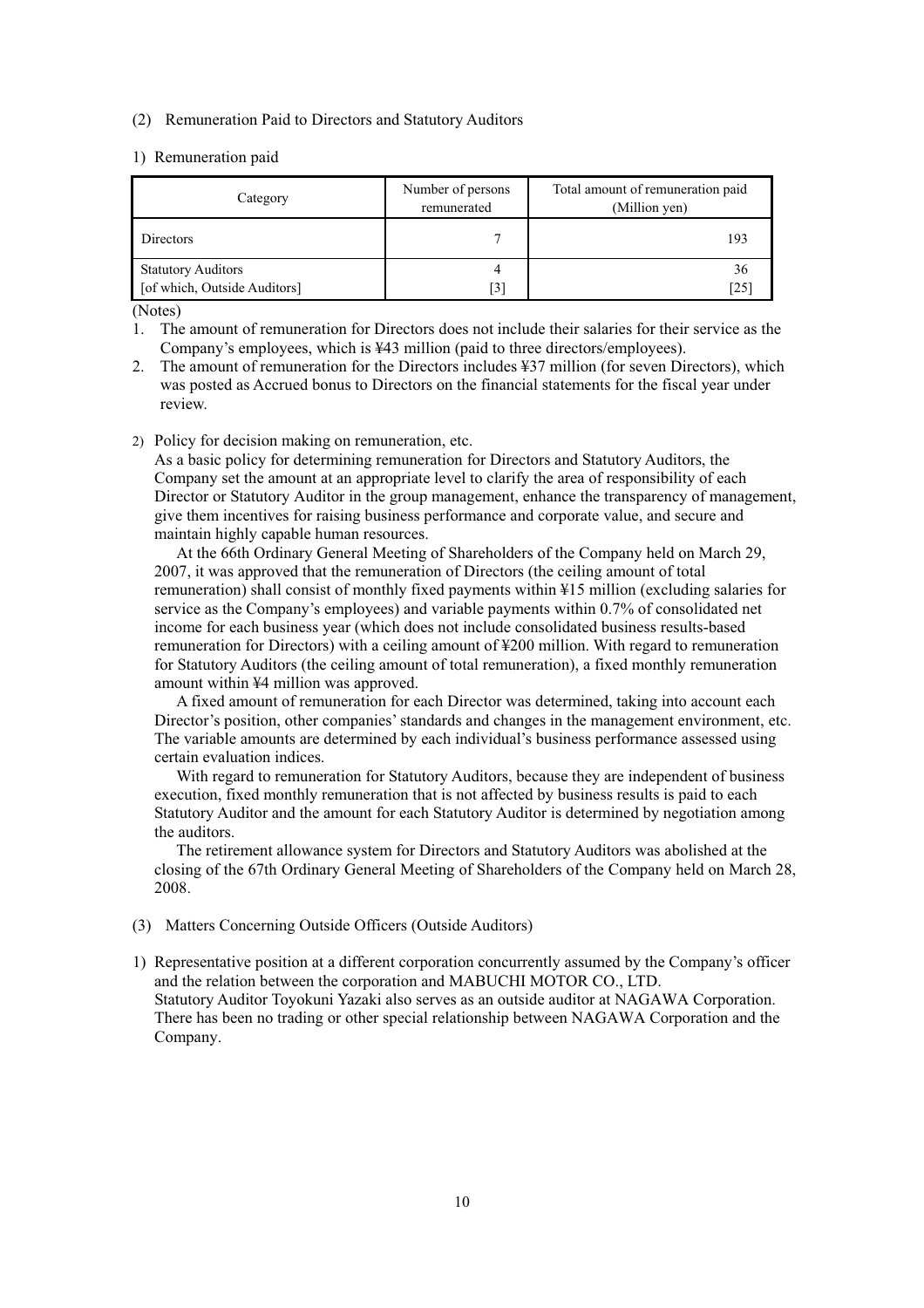2) Major activities during the fiscal year under review

|                                             | Activities                                                                                                                                                                                                                                                                                                                                                                                                                                                                                             |
|---------------------------------------------|--------------------------------------------------------------------------------------------------------------------------------------------------------------------------------------------------------------------------------------------------------------------------------------------------------------------------------------------------------------------------------------------------------------------------------------------------------------------------------------------------------|
| <b>Statutory Auditor</b><br>Ichiro Ando     | Attended 13 of the 28 meetings of the Board of Directors and all nine<br>meetings of the Board of Statutory Auditors held during the fiscal year<br>under review. Based on his ample experience and professional viewpoints<br>on corporate legal affairs as a lawyer and from a position independent of<br>the Company's management, he provided advice and made propositions to<br>ensure the legality, adequacy and fairness of decision making and business<br>execution.                          |
| <b>Statutory Auditor</b><br>Toyokuni Yazaki | Attended 19 of the 28 meetings of the Board of Directors and all nine<br>meetings of the Board of Statutory Auditors held during the fiscal year<br>under review. Based on his ample experience and professional viewpoints<br>in corporate accounting audits as a Certified Public Accountant and from a<br>position independent of the Company's management, he provided advice<br>and made propositions to ensure the legality, adequacy and fairness of<br>decision making and business execution. |
| <b>Statutory Auditor</b><br>Keiichi Horii   | Attended 13 of the 28 meetings of the Board of Directors and all nine<br>meetings of the Board of Statutory Auditors held during the fiscal year<br>under review. Based on his ample experience and professional viewpoints<br>on corporate legal affairs as a lawyer and from a position independent of<br>the Company's management, he provided advice and made propositions to<br>ensure the legality, adequacy and fairness of decision making and business<br>execution.                          |

3) Outline of Limited Liability Agreements

As per Article 427, Paragraph 1, of the Companies Act and the Company's Articles of Incorporation, the Company entered into an agreement with each outside auditor to limit their liabilities as provided in Article 423, Paragraph 1, of the Companies Act. The limit of liabilities under the agreement shall be the amount set forth in the relevant laws and regulations.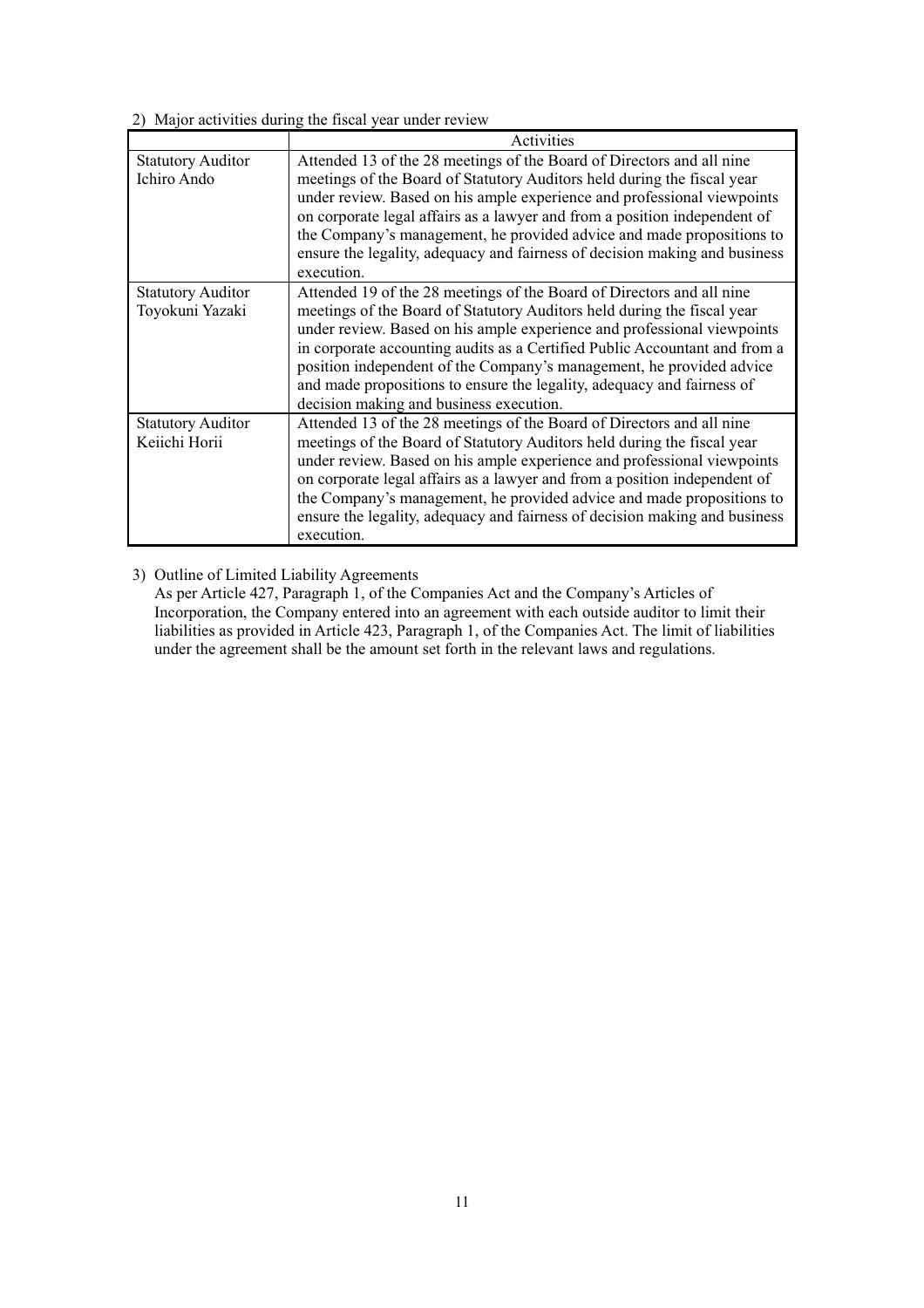# **Consolidated Balance Sheet**

(As of December 31, 2010)

(Millions of Yen)

| Item                                                 | Amount  | <b>Item</b>                                               | Amount    |
|------------------------------------------------------|---------|-----------------------------------------------------------|-----------|
| (Assets)                                             |         | (Liabilities)                                             |           |
| <b>Current Assets</b>                                | 115,221 | <b>Current Liabilities</b>                                | 9,286     |
| Cash and bank deposits                               | 63,765  | Trade notes and accounts payable                          | 3,739     |
| Trade notes and accounts receivable                  | 11,449  | Accrued income taxes                                      | 424       |
| Short-term investments                               | 21,488  | Accrued bonus to employees                                | 214       |
| Merchandise and finished goods                       | 10,574  | Provision for directors' bonuses                          | 37        |
| Work in process                                      | 940     | Allowance for loss on closing<br>manufacturing facilities | 381       |
| Raw materials and supplies                           | 4,574   | Deferred tax liabilities                                  | $\Omega$  |
| Income taxes receivable                              | 206     | Other current liabilities                                 | 4,490     |
| Deferred tax assets-current                          | 796     | <b>Long-Term Liabilities</b>                              | 1,551     |
| Other current assets                                 | 1,650   | Deferred tax liabilities                                  | 5         |
| Less-Allowance for doubtful receivables              | (224)   | Allowance for retirement benefits for                     | 387       |
| <b>Fixed Assets</b>                                  | 70,186  | employees                                                 |           |
| <b>Property, Plant and Equipment</b>                 | 31,775  | Other long-term liabilities                               | 1,158     |
| Buildings and structures                             | 15,982  |                                                           |           |
| Machinery, equipment and transportation<br>equipment | 7,504   |                                                           |           |
| Tools, furniture and fixtures                        | 1,445   |                                                           |           |
| Land                                                 | 6,022   | (Net Assets)                                              |           |
| Construction in progress                             | 821     | <b>Shareholders' Equity</b>                               | 195,644   |
| <b>Intangible Fixed Assets</b>                       | 482     | <b>Common stock</b>                                       | 20,704    |
| <b>Investments and Other Assets</b>                  | 37,928  | Additional paid-in capital                                | 20,419    |
| Investment securities                                | 36,146  | <b>Retained earnings</b>                                  | 203,625   |
| Long-term loans receivable                           | 59      | Treasury stock, at cost                                   | (49, 105) |
| Deferred tax assets-non-current                      | 869     | Revaluation/translation adjustments                       | (21,074)  |
| Other investments and other assets                   | 986     | <b>Unrealized holding losses on securities</b>            | (257)     |
| Less-Allowance for doubtful receivables              | (133)   | Foreign currency translation adjustments                  | (20, 817) |
| <b>Total Assets</b>                                  | 185,408 | <b>Total Liabilities and Net Assets</b>                   | 185,408   |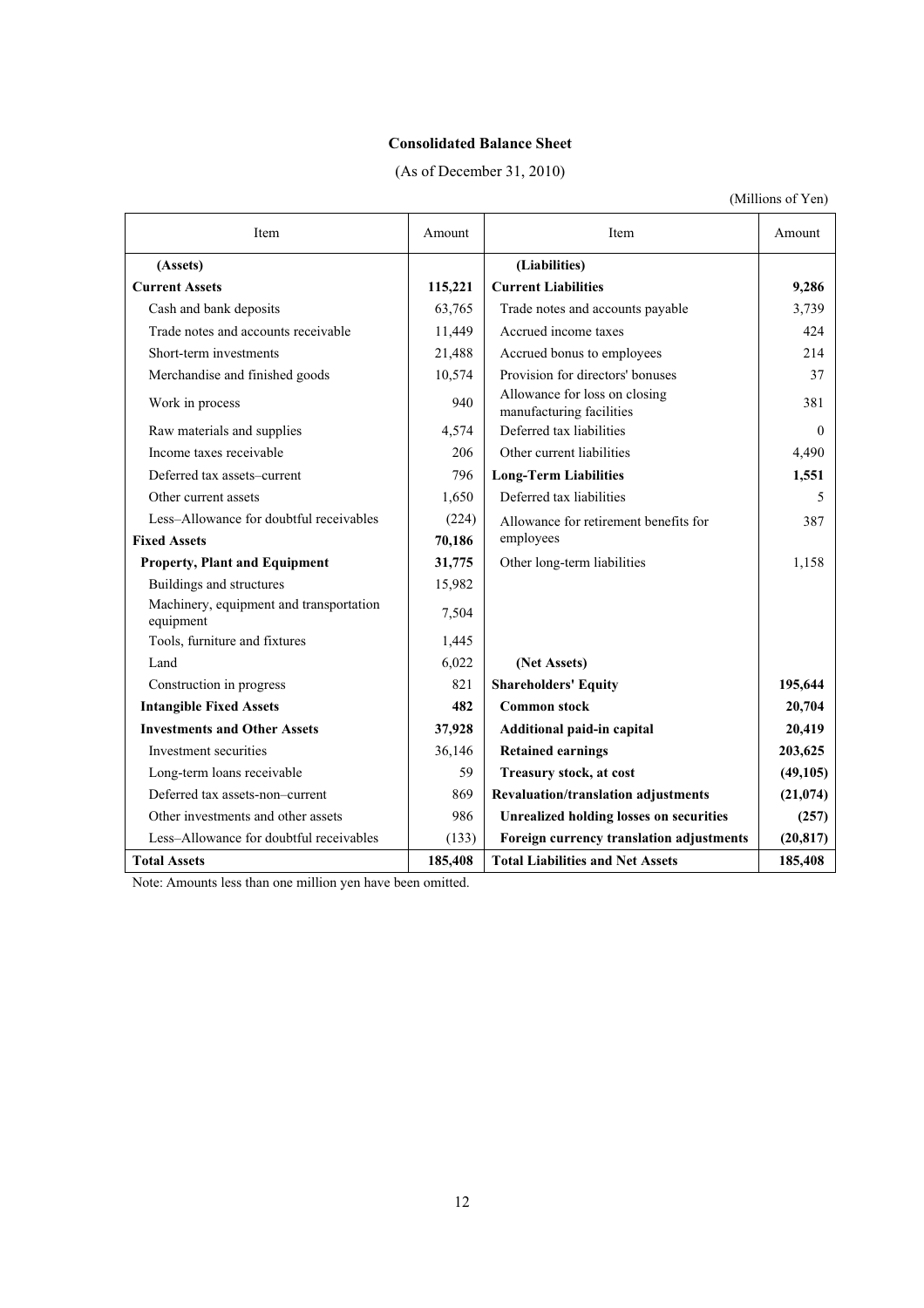# **Consolidated Statement of Income**

(For the year ended December 31, 2010)

|                                                     |        | (Millions of Yen) |  |
|-----------------------------------------------------|--------|-------------------|--|
| Item                                                | Amount |                   |  |
| <b>Net Sales</b>                                    |        | 82,752            |  |
| <b>Cost of Sales</b>                                |        | 60,062            |  |
| <b>Gross Profit</b>                                 |        | 22,689            |  |
| <b>Selling, General and Administrative Expenses</b> |        | 16,064            |  |
| <b>Operating Income</b>                             |        | 6,624             |  |
| <b>Non-Operating Income</b>                         |        |                   |  |
| Interest income                                     | 684    |                   |  |
| Dividend income                                     | 101    |                   |  |
| Income from sales of scrap materials                | 995    |                   |  |
| Other non-operating income                          | 388    | 2,171             |  |
| <b>Non-Operating Expenses</b>                       |        |                   |  |
| Stock-related expenses                              | 47     |                   |  |
| Exchange losses on foreign currency transactions    | 1,036  |                   |  |
| Depreciation expenses of idle assets                | 16     |                   |  |
| Soil improvement-related expenses                   | 11     |                   |  |
| Other non-operating expenses                        | 96     | 1,208             |  |
| <b>Ordinary Income</b>                              |        | 7,587             |  |
| <b>Other Gains</b>                                  |        |                   |  |
| Gain on retirement of fixed assets                  | 1      |                   |  |
| Gain on sales of investment securities              | 82     |                   |  |
| Reversal of allowance for doubtful receivables      | 22     | 106               |  |
| <b>Other Losses</b>                                 |        |                   |  |
| Loss on retirement of fixed assets                  | 99     |                   |  |
| Retirement allowance paid                           | 84     |                   |  |
| Loss from write-down of investment securities       | 217    | 401               |  |
| <b>Income before Income Taxes</b>                   |        | 7,291             |  |
| Income taxes–Current                                |        | 1,366             |  |
| Income taxes-Deferred                               |        | 664               |  |
| <b>Net Income</b>                                   |        | 5,260             |  |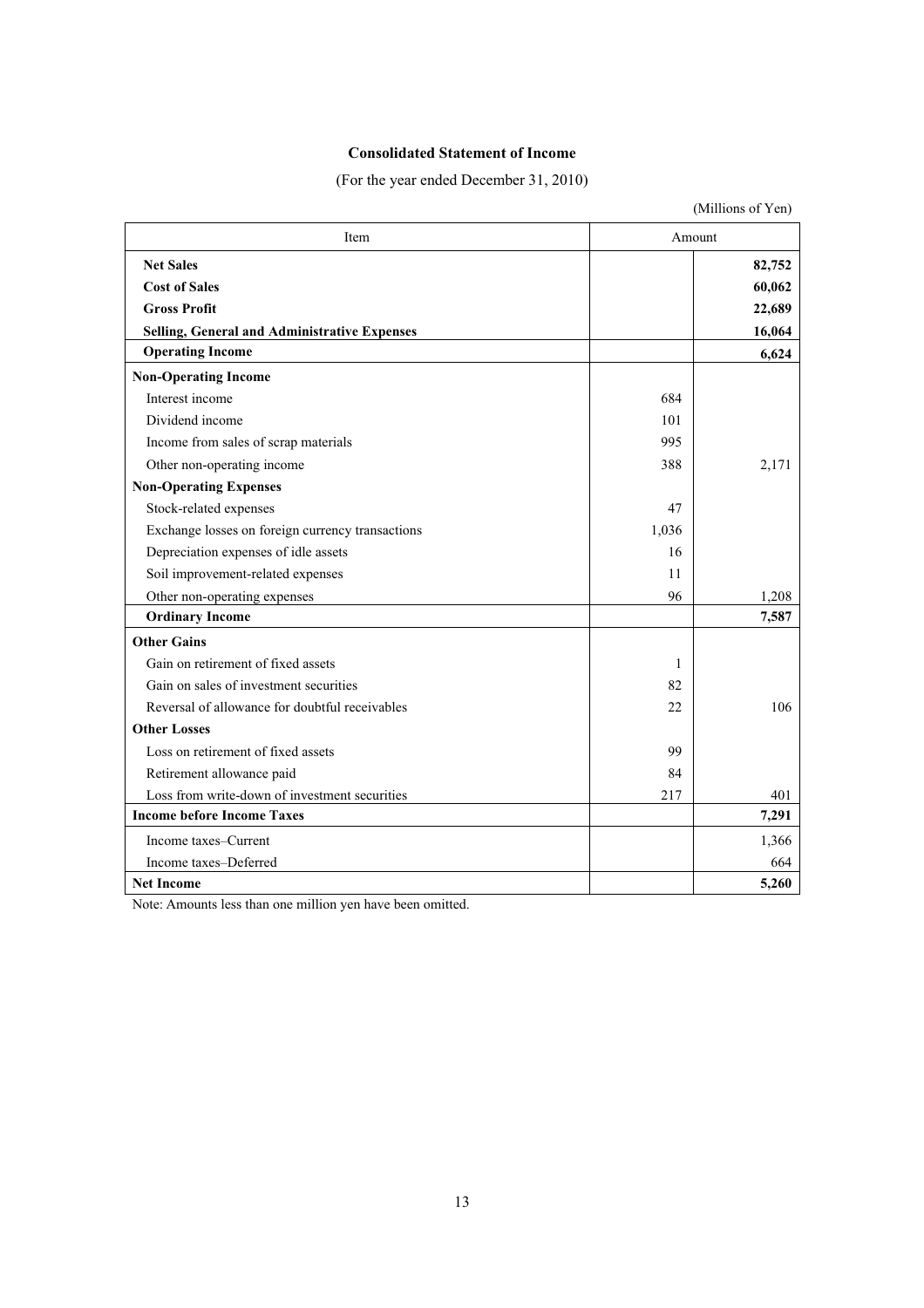# **Consolidated Statement of Changes in Net Assets**

|                                            |              |                               |                      |                            | (Millions of Yen)                |  |  |
|--------------------------------------------|--------------|-------------------------------|----------------------|----------------------------|----------------------------------|--|--|
|                                            |              | Shareholders' equity          |                      |                            |                                  |  |  |
|                                            | Common stock | Additional<br>paid-in capital | Retained<br>earnings | Treasury stock,<br>at cost | Total<br>shareholders'<br>equity |  |  |
| Balance as of December 31,<br>2009         | 20,704       | 20,419                        | 216,230              | (63, 459)                  | 193,895                          |  |  |
| Changes in the fiscal year:                |              |                               |                      |                            |                                  |  |  |
| Cash dividends paid<br>(Note: 1)           |              |                               | (1,751)              |                            | (1,751)                          |  |  |
| Cash dividends paid<br>(Interim dividends) |              |                               | (1,751)              |                            | (1,751)                          |  |  |
| Net income                                 |              |                               | 5,260                |                            | 5,260                            |  |  |
| Purchase of treasury stock                 |              |                               |                      | (8)                        | (8)                              |  |  |
| Cancellation of treasury stock             |              |                               | (14, 362)            | 14,362                     |                                  |  |  |
| Net changes in other items                 |              |                               |                      |                            |                                  |  |  |
| Total changes in the fiscal year           |              |                               | (12,605)             | 14,353                     | 1,748                            |  |  |
| Balance as of December 31,<br>2010         | 20,704       | 20,419                        | 203,625              | (49, 105)                  | 195,644                          |  |  |

(For the year ended December 31, 2010)

(Millions of Yen)

|                                  | Revaluation/translation adjustments     |                                 |                                   |                  |
|----------------------------------|-----------------------------------------|---------------------------------|-----------------------------------|------------------|
|                                  | Unrealized holding<br>gains (losses) on | Foreign currency<br>translation | Total revaluation/<br>translation | Total net assets |
|                                  | securities                              | adjustments                     | adjustments                       |                  |
| Balance as of December 31,       |                                         |                                 |                                   |                  |
| 2009                             | (32)                                    | (13, 551)                       | (13, 584)                         | 180,311          |
| Changes in the fiscal year:      |                                         |                                 |                                   |                  |
| Cash dividends paid (Note: 1)    |                                         |                                 |                                   | (1,751)          |
| Cash dividends paid              |                                         |                                 |                                   |                  |
| (Interim dividends)              |                                         |                                 |                                   | (1,751)          |
| Net income                       |                                         |                                 |                                   | 5,260            |
| Purchase of treasury stock       |                                         |                                 |                                   | (8)              |
| Cancellation of treasury stock   |                                         |                                 |                                   |                  |
| Net changes in other items       | (224)                                   | (7,265)                         | (7, 489)                          | (7, 489)         |
| Total changes in the fiscal year | (224)                                   | (7,265)                         | (7, 489)                          | (5,741)          |
| Balance as of December 31,       |                                         |                                 |                                   |                  |
| 2010                             | (257)                                   | (20, 817)                       | (21,074)                          | 174,570          |

Notes: 1. The dividends were paid as appropriations of retained earnings based on a resolution at the ordinary general meeting of shareholders held in March 2010.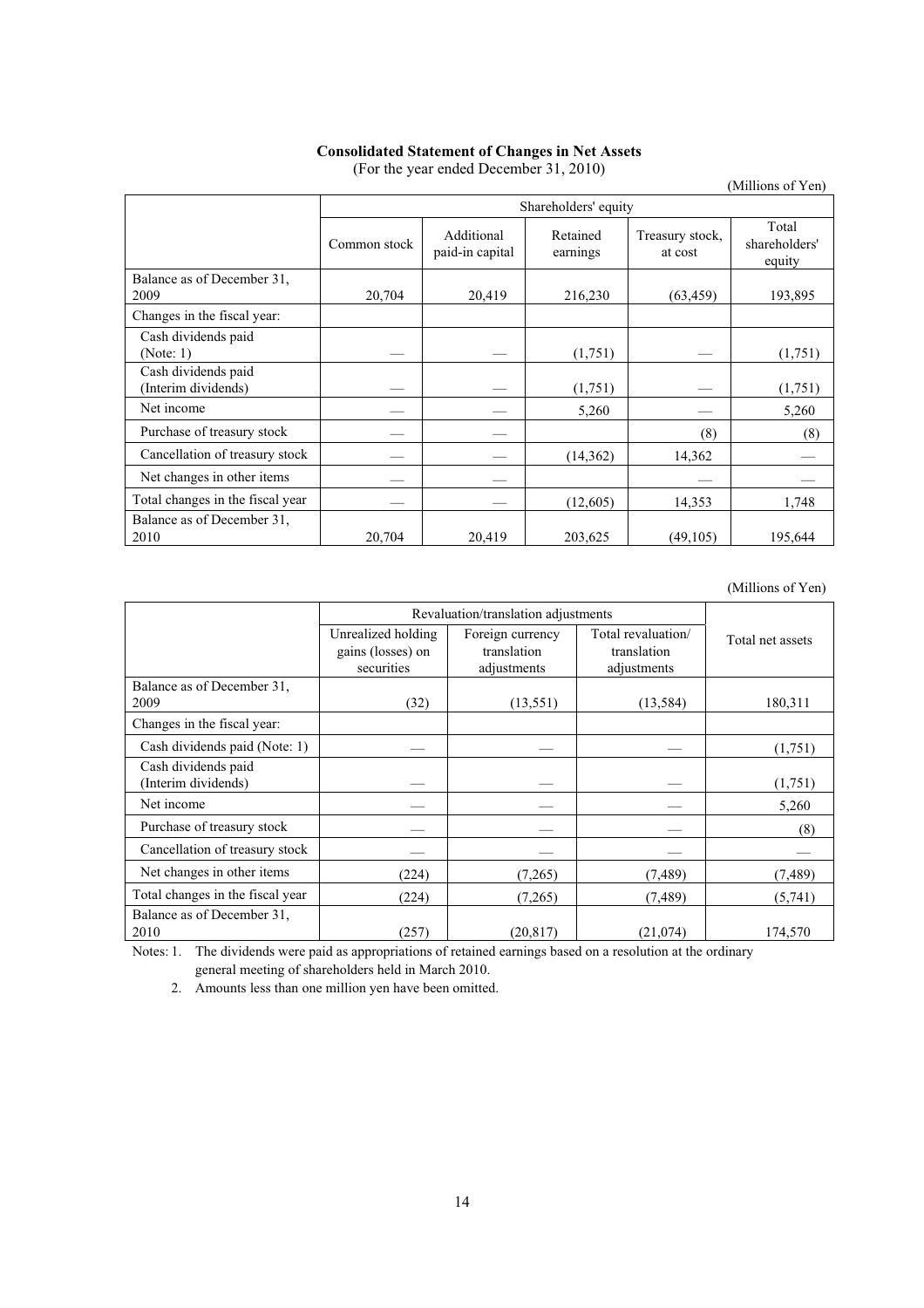# **Non-Consolidated Balance Sheet**

(As of December 31, 2010)

(Millions of Yen)

| Item                                                            | Amount  | Item                                               | Amount    |
|-----------------------------------------------------------------|---------|----------------------------------------------------|-----------|
| (Assets)                                                        |         | (Liabilities)                                      |           |
| <b>Current Assets</b>                                           | 63,885  | <b>Current Liabilities</b>                         | 9,539     |
| Cash and bank deposits                                          | 27,169  | Accounts payable                                   | 7,539     |
| Trade notes receivable                                          | 55      | Account payable-other                              | 642       |
| Accounts receivable                                             | 12,382  | Accrued expenses                                   | 402       |
| Short-term investments                                          | 21,488  | Accrued income taxes                               | 146       |
| Merchandise and finished goods                                  | 1,111   | Accrued bonus to employees                         | 214       |
| Work in process                                                 | 11      | Provision for directors' bonuses                   | 37        |
| Raw materials and supplies                                      | 369     | Other current liabilities                          | 557       |
| Short-term loans receivable from<br>subsidiaries and affiliates | 563     | <b>Long-Term Liabilities</b>                       | 1,263     |
| Deferred tax assets-current                                     | 341     | Allowance for retirement benefits for<br>employees | 120       |
| Other current assets                                            | 405     | Other long-term liabilities                        | 1,142     |
| Less-Allowance for doubtful receivables                         | (13)    |                                                    |           |
| <b>Fixed Assets</b>                                             | 86,288  |                                                    |           |
| <b>Property, Plant and Equipment</b>                            | 17,637  |                                                    |           |
| <b>Buildings</b>                                                | 10,344  | (Net Assets)                                       |           |
| Machinery and equipment                                         | 303     | <b>Shareholders' Equity</b>                        | 139,629   |
| Tools, furniture and fixtures                                   | 334     | <b>Common stock</b>                                | 20,704    |
| Land                                                            | 5,996   | Additional paid-in capital                         | 20,419    |
| Other property, plant and equipment                             | 659     | Legal capital surplus                              | 20,419    |
| <b>Intangible Fixed Assets</b>                                  | 8       | <b>Retained earnings</b>                           | 147,610   |
| <b>Investments and Other Assets</b>                             | 68,643  | Legal retained earnings                            | 3,819     |
| Investment securities                                           | 36,068  | Other legal retained earnings                      | 143,791   |
| Stocks of subsidiaries and affiliates                           | 14,158  | Reserve for the reduction of fixed assets          | 141       |
| Investments in capital of subsidiaries and<br>affiliates        | 13,878  | General reserve                                    | 170,119   |
| Long-term loans receivable from<br>subsidiaries and affiliates  | 2,885   | Retained earnings carried forward                  | (26, 470) |
| Deferred tax assets-non-current                                 | 1,507   | Treasury stock, at cost                            | (49,105)  |
| Other investments and other assets                              | 171     | Revaluation/translation adjustments                | (258)     |
| Less-Allowance for doubtful receivables                         | (26)    | <b>Unrealized holding losses on securities</b>     | (258)     |
| <b>Total Assets</b>                                             | 150,174 | <b>Total Liabilities and Net Assets</b>            | 150,174   |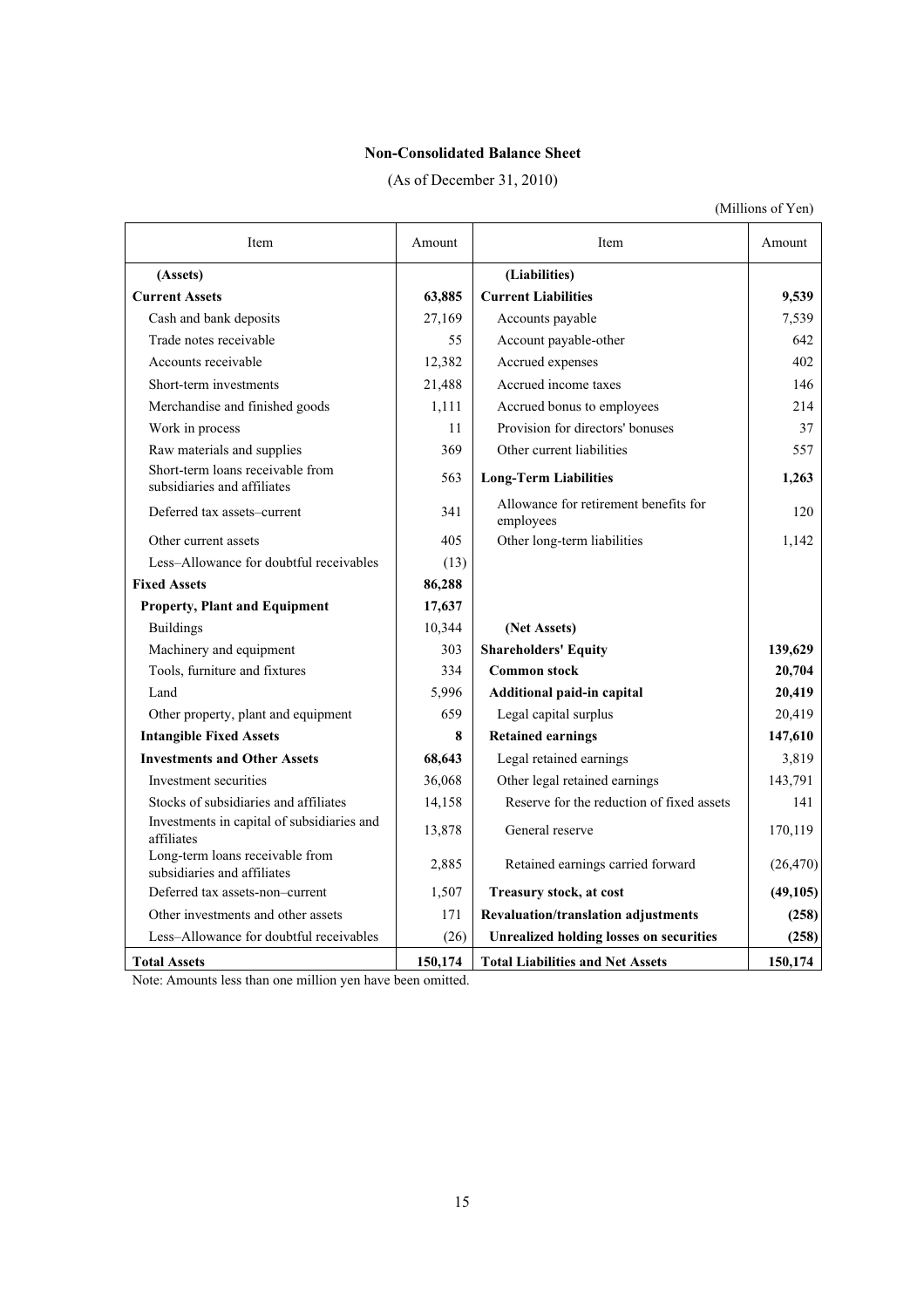# **Non-Consolidated Statement of Income**

(For the year ended December 31, 2010)

|                                                                         |          | (Millions of Yen) |
|-------------------------------------------------------------------------|----------|-------------------|
| Item                                                                    |          | Amount            |
| <b>Net Sales</b>                                                        |          | 56,359            |
| <b>Cost of Sales</b>                                                    |          | 43,961            |
| <b>Gross Profit</b>                                                     |          | 12,397            |
| Selling, General and Administrative Expenses                            |          | 10,914            |
| <b>Operating Income</b>                                                 |          | 1,483             |
| <b>Non-Operating Income</b>                                             |          |                   |
| Interest income                                                         | 542      |                   |
| Dividend income                                                         | 1,032    |                   |
| Other non-operating income                                              | 289      | 1,864             |
| <b>Non-Operating Expenses</b>                                           |          |                   |
| Stock-related expenses                                                  | 47       |                   |
| Exchange losses on foreign currency transactions                        | 193      |                   |
| Soil improvement-related expenses                                       | 11       |                   |
| Disposal-related expenses for facilities of subsidiaries and affiliates | 6        |                   |
| Other non-operating expenses                                            | 24       | 284               |
| <b>Ordinary Income</b>                                                  |          | 3,063             |
| <b>Other Gains</b>                                                      |          |                   |
| Gain on sales of investment securities                                  | 82       |                   |
| Reversal of allowance for doubtful receivables                          | 1        |                   |
| Gain on sales of fixed assets                                           | $\Omega$ | 84                |
| <b>Other Losses</b>                                                     |          |                   |
| Loss on retirement of fixed assets                                      | 6        |                   |
| Loss from write-down of investment securities                           | 217      | 224               |
| <b>Income before Income Taxes</b>                                       |          | 2,923             |
| Income taxes–Current                                                    |          | 244               |
| Income taxes-Deferred                                                   |          | 469               |
| <b>Net Income</b>                                                       |          | 2,209             |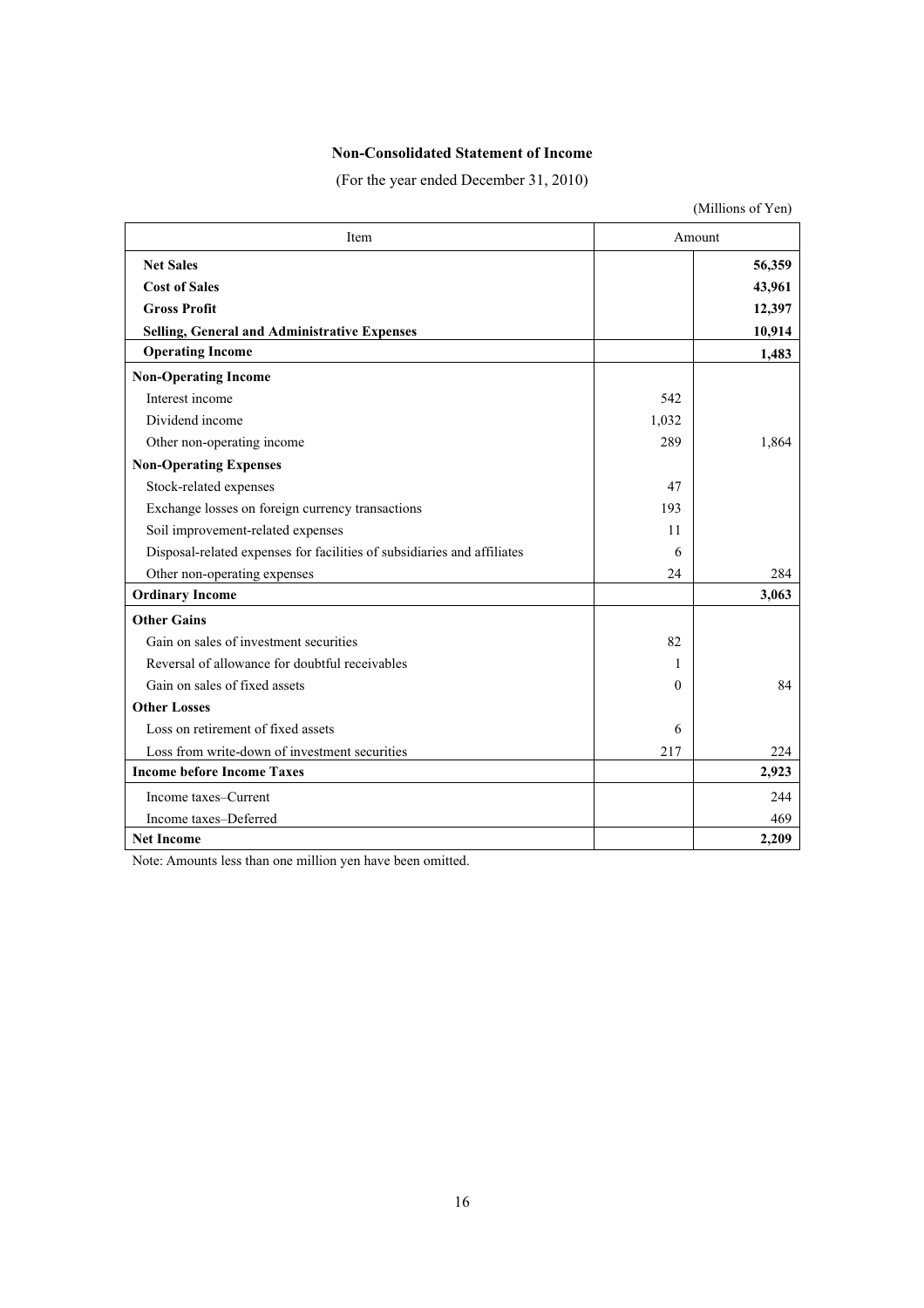# **Non-Consolidated Statement of Changes in Net Assets**

(For the year ended December 31, 2010)

(Millions of Yen)

|                                                          | Shareholders' equity |                          |                                     |                            |  |
|----------------------------------------------------------|----------------------|--------------------------|-------------------------------------|----------------------------|--|
|                                                          |                      |                          | Additional paid-in capital          |                            |  |
|                                                          | Common stock         | Legal capital<br>surplus | Total additional<br>paid-in capital | Legal retained<br>earnings |  |
| Balance as of December 31, 2009                          | 20,704               | 20,419                   | 20,419                              | 3,819                      |  |
| Changes in the fiscal year:                              |                      |                          |                                     |                            |  |
| Reversal of reserve for the<br>reduction of fixed assets |                      |                          |                                     |                            |  |
| Cash dividends paid (Note: 1)                            |                      |                          |                                     |                            |  |
| Cash dividends paid<br>(Interim dividends)               |                      |                          |                                     |                            |  |
| Net income                                               |                      |                          |                                     |                            |  |
| Purchase of treasury stock                               |                      |                          |                                     |                            |  |
| Cancellation of treasury stock                           |                      |                          |                                     |                            |  |
| Net changes in other items                               |                      |                          |                                     |                            |  |
| Total changes in the fiscal year                         |                      |                          |                                     |                            |  |
| Balance as of December 31, 2010                          | 20,704               | 20,419                   | 20,419                              | 3,819                      |  |

(Millions of Yen)

|                                                          | Shareholders' equity                            |                               |                                      |                            |
|----------------------------------------------------------|-------------------------------------------------|-------------------------------|--------------------------------------|----------------------------|
|                                                          | Retained earnings                               |                               |                                      |                            |
|                                                          |                                                 | Other legal retained earnings |                                      |                            |
|                                                          | Reserve for the<br>reduction of fixed<br>assets | General reserve               | Retained earnings<br>carried forward | Total retained<br>earnings |
| Balance as of December 31, 2009                          | 147                                             | 170,119                       | (10, 819)                            | 163,266                    |
| Changes in the fiscal year:                              |                                                 |                               |                                      |                            |
| Reversal of reserve for the<br>reduction of fixed assets | (5)                                             |                               | 5                                    |                            |
| Cash dividends paid (Note: 1)                            |                                                 |                               | (1,751)                              | (1,751)                    |
| Cash dividends paid<br>(Interim dividends)               |                                                 |                               | (1,751)                              | (1,751)                    |
| Net income                                               |                                                 |                               | 2,209                                | 2,209                      |
| Purchase of treasury stock                               |                                                 |                               |                                      |                            |
| Cancellation of treasury stock                           |                                                 |                               | (14,362)                             | (14, 362)                  |
| Net changes in other items                               |                                                 |                               |                                      |                            |
| Total changes in the fiscal year                         | (5)                                             |                               | (15,651)                             | (15,656)                   |
| Balance as of December 31, 2010                          | 141                                             | 170,119                       | (26, 470)                            | 147,610                    |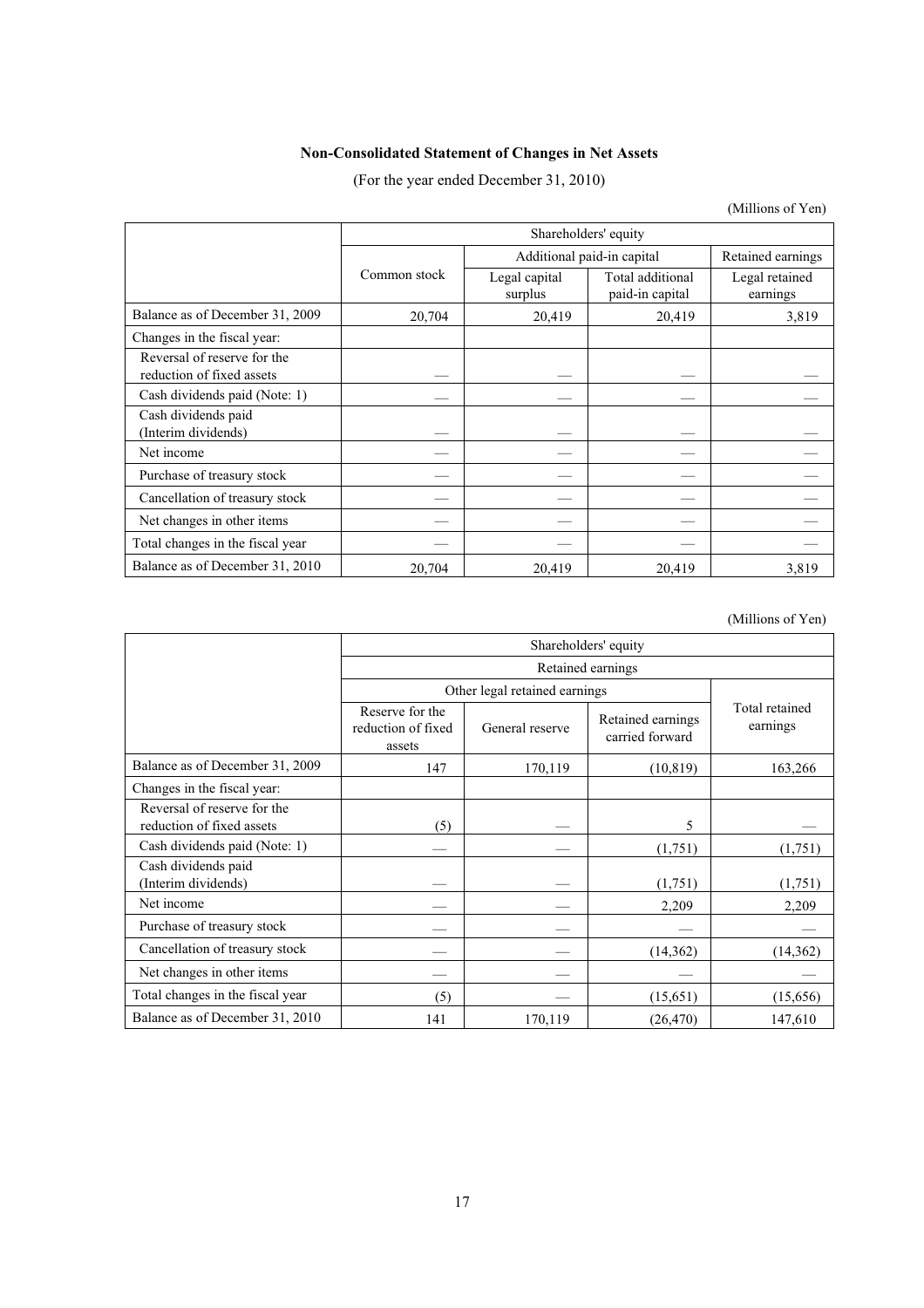(Millions of Yen)

|                                                          | Shareholders' equity       |                                  | Revaluation/translation<br>adjustments                   |                                                     |                     |
|----------------------------------------------------------|----------------------------|----------------------------------|----------------------------------------------------------|-----------------------------------------------------|---------------------|
|                                                          | Treasury<br>stock, at cost | Total<br>shareholders'<br>equity | Unrealized<br>holding gains<br>(losses) on<br>securities | Total<br>Revaluation/<br>translation<br>adjustments | Total net<br>assets |
| Balance as of December 31, 2009                          | (63, 459)                  | 140,931                          | (33)                                                     | (33)                                                | 140,898             |
| Changes in the fiscal year:                              |                            |                                  |                                                          |                                                     |                     |
| Reversal of reserve for the<br>reduction of fixed assets |                            |                                  |                                                          |                                                     |                     |
| Cash dividends paid (Note: 1)                            |                            | (1,751)                          |                                                          |                                                     | (1,751)             |
| Cash dividends paid<br>(Interim dividends)               |                            | (1,751)                          |                                                          |                                                     | (1,751)             |
| Net income                                               |                            | 2,209                            |                                                          |                                                     | 2,209               |
| Purchase of treasury stock                               | (8)                        | (8)                              |                                                          |                                                     | (8)                 |
| Cancellation of treasury stock                           | 14,362                     |                                  |                                                          |                                                     |                     |
| Net changes in other items                               |                            |                                  | (224)                                                    | (224)                                               | (224)               |
| Total changes in the fiscal year                         | 14,353                     | (1,302)                          | (224)                                                    | (224)                                               | (1,527)             |
| Balance as of December 31, 2010                          | (49,105)                   | 139,629                          | (258)                                                    | (258)                                               | 139,371             |

Notes: 1. The dividends were paid as appropriations of retained earnings based on a resolution at the ordinary general meeting of shareholders held in March 2010.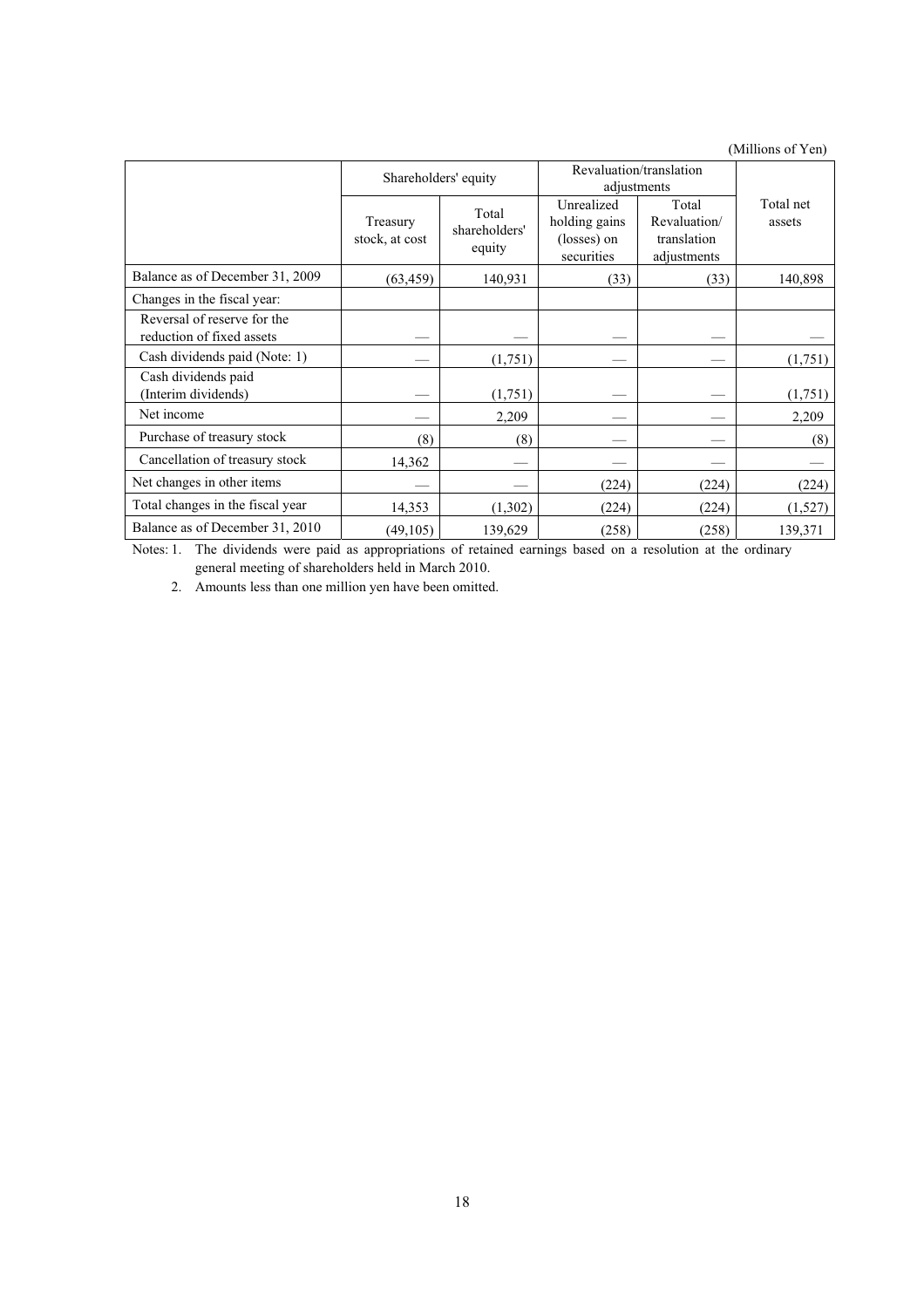# **REFERENCE DOCUMENTS FOR THE 70TH ORDINARY GENERAL MEETING OF SHAREHOLDERS**

**Proposal 1:** Approval of the Proposed Appropriation of Retained Earnings for the 70th Fiscal Term

Our basic policy on the appropriation of retained earnings is to retain necessary earnings for sound business activities, to maintain healthy financial strength and to ensure adequate dividends to our shareholders based on performance for the year. Based on the above policy, the Company makes it a principle to consistently distribute an ordinary dividend of ¥60 per share on an annual basis plus a special dividend equivalent to 20% (paid out on a per share basis) of the annual consolidated net income. In addition, the actual full-year dividend amount shall be based in principle on the above calculation standards and calculated in consideration of dividend payout ratio, dividend levels prior to the previous period, internal reserves, cash flows and other situations. The amount shall not be less than the expected full-year dividend amount announced during the full-year period.

Because we announced the annual dividend of ¥100 per share (ordinary dividend: ¥60 special dividend: ¥40) during 2010 and paid an interim dividend of ¥50(ordinary dividend: ¥30 special dividend: ¥20) per share in September 2010, we hereby propose the year-end dividend for the year as follow:

Matters related to the year-end dividend

- (1) The type of distributable properties Money
- (2) Matters related to the disbursement of distributable properties and the aggregate amount ¥50 per common share of the Company (ordinary dividend: ¥30 special dividend: ¥20) Aggregate dividend amount: ¥1,751,855,200
- (3) Effective date of the distribution of retained earnings March 31, 2011

Remaining surplus will be used for measures aimed at further strengthening our existing businesses and investing in areas of future growth, with a view of further increasing corporate value.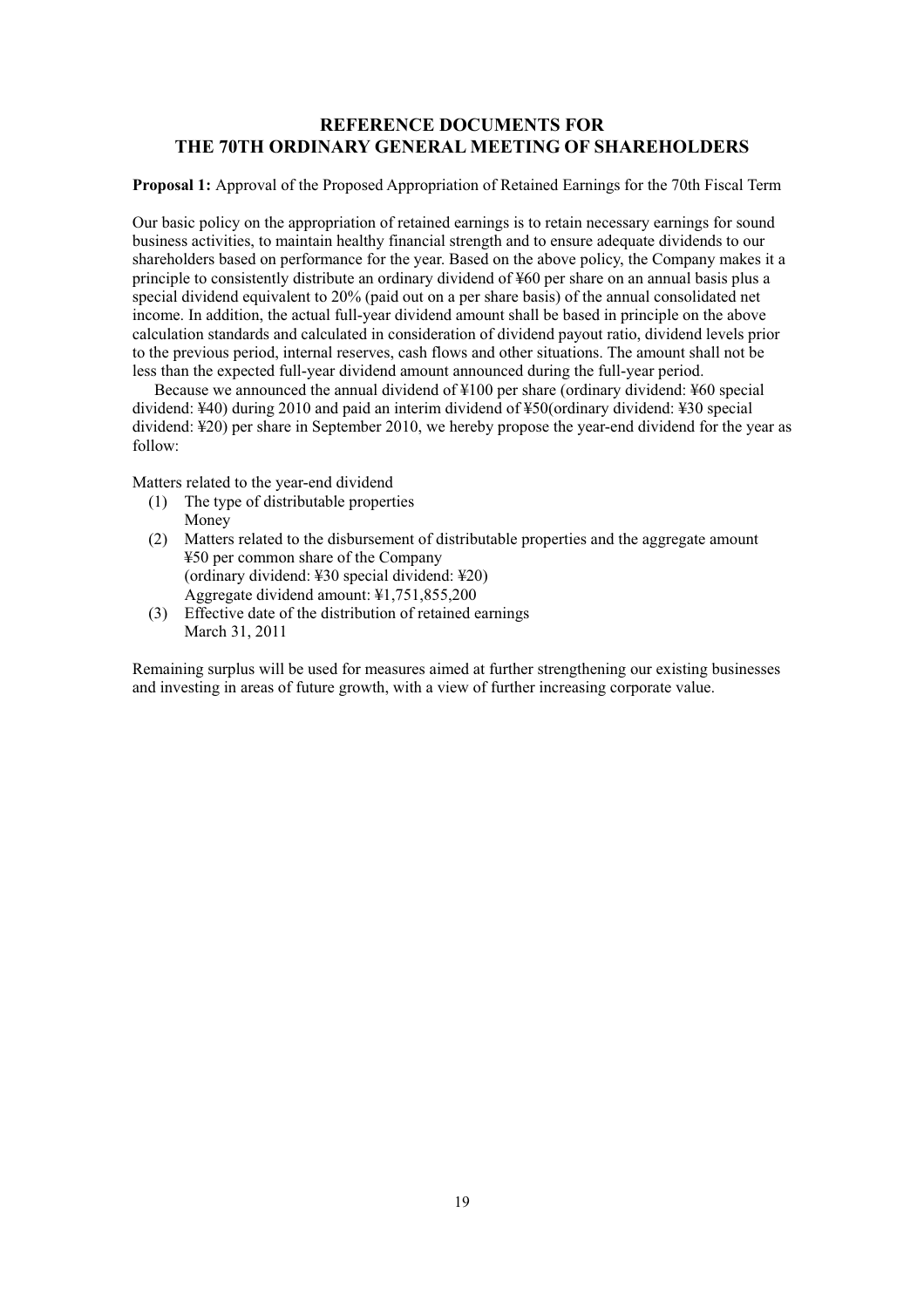# **Proposal 2:** Election of Seven (7) Directors

The term of office of all seven (7) directors currently in office will expire at the close of the 70th Ordinary General Meeting of Shareholders. Shareholders are therefore requested to elect seven (7) directors.

|              | Name                                     | Brief personal history, position, assignment                     | Number of the                                                                                              |           |  |
|--------------|------------------------------------------|------------------------------------------------------------------|------------------------------------------------------------------------------------------------------------|-----------|--|
| No.          | (Date of birth)                          |                                                                  | Company's<br>shares held                                                                                   |           |  |
|              |                                          |                                                                  | and significant positions concurrently held                                                                |           |  |
|              |                                          | January 1954                                                     | Executive Managing Director at the foundation of<br>Tokyo Science Industrial Co., Ltd., the predecessor of |           |  |
|              |                                          |                                                                  | MABUCHI MOTOR CO., LTD.                                                                                    |           |  |
|              |                                          | August 1958                                                      | Executive Managing Director at the foundation of<br>MABUCHI MOTOR CO., LTD.                                |           |  |
| $\mathbf{1}$ | Takaichi Mabuchi<br>(September 13, 1932) | March 1984                                                       | Representative Director and Executive Vice President,                                                      | 2,500,400 |  |
|              |                                          |                                                                  | MABUCHI MOTOR CO., LTD.                                                                                    |           |  |
|              |                                          | March 1985                                                       | Representative Director and President, MABUCHI MOTOR<br>CO., LTD.                                          |           |  |
|              |                                          | March 2003                                                       | Representative Director and Chairman, MABUCHI                                                              |           |  |
|              |                                          |                                                                  | MOTOR CO., LTD. (Current position)                                                                         |           |  |
|              |                                          | March 1964                                                       | Joined MABUCHI MOTOR CO., LTD.                                                                             |           |  |
|              |                                          | November 1988                                                    | Manager, Computer System Section, Administrative                                                           |           |  |
|              |                                          |                                                                  | Department, MABUCHI MOTOR CO., LTD.                                                                        |           |  |
|              |                                          | October 1992                                                     | Manager, Corporate Planning Section, Corporate Planning                                                    |           |  |
|              |                                          |                                                                  | Department, MABUCHI MOTOR CO., LTD.                                                                        |           |  |
|              |                                          | April 1993                                                       | Deputy Division Manager, Business Reform Innovation                                                        |           |  |
|              |                                          |                                                                  | Headquarters; and concurrently General Manager, Corporate                                                  |           |  |
|              |                                          |                                                                  | Planning Department, MABUCHI MOTOR CO., LTD.                                                               |           |  |
| 2            | Shinji Kamei                             | March 1997                                                       | Director, and General Manager, Corporate Planning                                                          | 3,233     |  |
|              | (July 28, 1945)                          |                                                                  | Department, MABUCHI MOTOR CO., LTD.                                                                        |           |  |
|              |                                          | April 2000                                                       | Managing Director, Chief Administration Officer,<br>MABUCHI MOTOR CO., LTD.                                |           |  |
|              |                                          | March 2001                                                       | Representative Direcotr and Executive Managing Director,                                                   |           |  |
|              |                                          |                                                                  | MABUCHI MOTOR CO., LTD.                                                                                    |           |  |
|              |                                          | March 2003                                                       | Representative Director and President, MABUCHI MOTOR                                                       |           |  |
|              |                                          |                                                                  | CO., LTD. (Current position)                                                                               |           |  |
|              |                                          | November 2009                                                    | President and CEO, MABUCHI MOTOR CO., LTD.                                                                 |           |  |
|              |                                          |                                                                  | (Current position)                                                                                         |           |  |
|              |                                          | February 1971                                                    | Joined MABUCHI MOTOR CO., LTD.                                                                             |           |  |
|              |                                          | March 1972                                                       | Manager, Purchasing Section, MABUCHI INDUSTRY CO.,                                                         |           |  |
|              |                                          |                                                                  | LTD.                                                                                                       |           |  |
|              |                                          | <b>July 1985</b>                                                 | Manager, Purchasing Section, Purchasing Department,                                                        |           |  |
|              |                                          |                                                                  | MABUCHI MOTOR CO., LTD.                                                                                    |           |  |
|              |                                          | March 1986                                                       | Director and General Manager, MABUCHI INDUSTRY<br>CO., LTD.                                                |           |  |
|              |                                          | March 1999                                                       | Director, MABUCHI MOTOR CO., LTD.                                                                          |           |  |
|              |                                          | April 2001                                                       | Chairman of the Board, MABUCHI INDUSTRY CO., LTD.                                                          |           |  |
| 3            | Nobuyo Habuchi                           | March 2003                                                       | Managing Director, MABUCHI MOTOR CO., LTD.                                                                 | 1,001     |  |
|              | (October 10,1942)                        | March 2007                                                       | Executive Managing Director, Chief Factory Management                                                      |           |  |
|              |                                          |                                                                  | Officer, MABUCHI MOTOR CO., LTD. (Current position)                                                        |           |  |
|              |                                          | February 2008                                                    | Chairman of the Board and General Manager, MABUCHI                                                         |           |  |
|              |                                          |                                                                  | INDUSTRY CO., LTD (Current position)                                                                       |           |  |
|              |                                          | November 2009                                                    | Senior Managing Executive Officer, MABUCHI MOTOR                                                           |           |  |
|              |                                          |                                                                  | CO., LTD. (Current position)                                                                               |           |  |
|              |                                          |                                                                  | (Significant Positions Concurrently Held)                                                                  |           |  |
|              |                                          | Chairman of the Board and General Manager, MABUCHI INDUSTRY CO., |                                                                                                            |           |  |
|              |                                          | LTD.                                                             |                                                                                                            |           |  |

# The candidates for the position of director are as follows.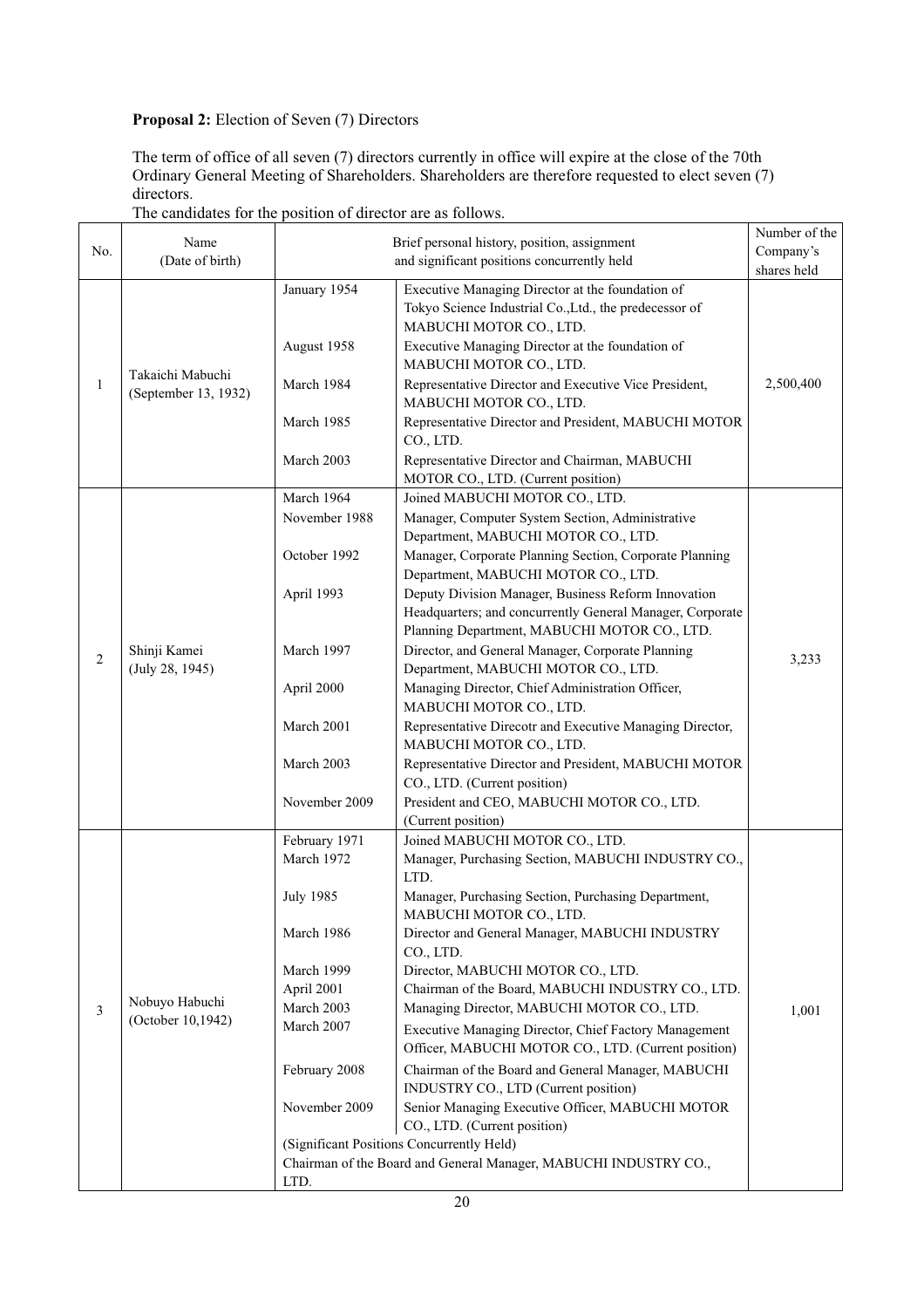| No.            | Name<br>(Date of birth)            | Number of the<br>Brief personal history, position, assignment<br>Company's<br>and significant positions concurrently held |                                                                                                                                                          |             |
|----------------|------------------------------------|---------------------------------------------------------------------------------------------------------------------------|----------------------------------------------------------------------------------------------------------------------------------------------------------|-------------|
|                |                                    |                                                                                                                           |                                                                                                                                                          | shares held |
|                |                                    | March 1970<br>November 1993                                                                                               | Joined MABUCHI MOTOR CO., LTD.<br>Manager, Manufacturing Technology Planning Section,<br>Manufacturing Technology Department, MABUCHI<br>MOTOR CO., LTD. |             |
|                |                                    | October 1994                                                                                                              | Manager, Manufacturing Technology Second Section,<br>Technology Department, MABUCHI MOTOR CO., LTD.                                                      |             |
|                |                                    | May 1996                                                                                                                  | Manager, Product Inspection Section, Quality Assurance<br>Department, MABUCHI MOTOR CO., LTD.                                                            |             |
|                |                                    | September 1997                                                                                                            | Manager, Manufacturing Technology Section, Technology<br>Department, MABUCHI MOTOR CO., LTD.                                                             |             |
| $\overline{4}$ | Akira Okuma<br>(January 9, 1948)   | September 2000                                                                                                            | Manager, MPS Promotion Section, Technology Department,<br>MABUCHI MOTOR CO., LTD.                                                                        | 900         |
|                |                                    | October 2001                                                                                                              | Director and Deputy General Manager, MABUCHI<br>MOTOR DALIAN LTD.                                                                                        |             |
|                |                                    | November 2002                                                                                                             | Director and General Manger, MABUCHI MOTOR<br>DALIAN LTD.                                                                                                |             |
|                |                                    | March 2007                                                                                                                | Director and General Manager, Research and Development<br>Headquarters, MABUCHI MOTOR CO., LTD. (Current<br>position)                                    |             |
|                |                                    | November 2009                                                                                                             | Executive Officer, MABUCHI MOTOR CO., LTD. (Current<br>position)                                                                                         |             |
|                |                                    | March 1971                                                                                                                | Joined MABUCHI MOTOR CO., LTD.                                                                                                                           |             |
|                |                                    | June 1995                                                                                                                 | Manager, New Manufacturing Base Establishment<br>Preparation Section, MABUCHI MOTOR CO., LTD.                                                            |             |
|                |                                    | January 1997                                                                                                              | Director and General Manager, MABUCHI MOTOR<br>VIETNAM LTD.                                                                                              |             |
| 5              | Takashi Kamei<br>(January 25,1949) | May 2006                                                                                                                  | Director and General Manager, MABUCHI MOTOR<br>DANANG LTD.                                                                                               | 1,000       |
|                |                                    | March 2007                                                                                                                | Director and General Manger, Operations Control<br>Headquarters, MABUCHI MOTOR CO., LTD. (Current<br>position)                                           |             |
|                |                                    | November2009                                                                                                              | Executive Officer, MABUCHI MOTOR CO., LTD. (Current<br>position)                                                                                         |             |
|                |                                    | June 2005                                                                                                                 | Joined MABUCHI MOTOR CO., LTD.<br>General Manager, Second Sales Department, Sales                                                                        |             |
| 6              | Kaoru Kato<br>(April 5, 1950)      | March 2007                                                                                                                | Headquarters, MABUCHI MOTOR CO., LTD.<br>Director and General Manager, Sales Headquarters,<br>MABUCHI MOTOR CO., LTD. (Current position)                 | 1,200       |
|                |                                    | November2009                                                                                                              | Executive Officer, MABUCHI MOTOR CO., LTD. (Current<br>position)                                                                                         |             |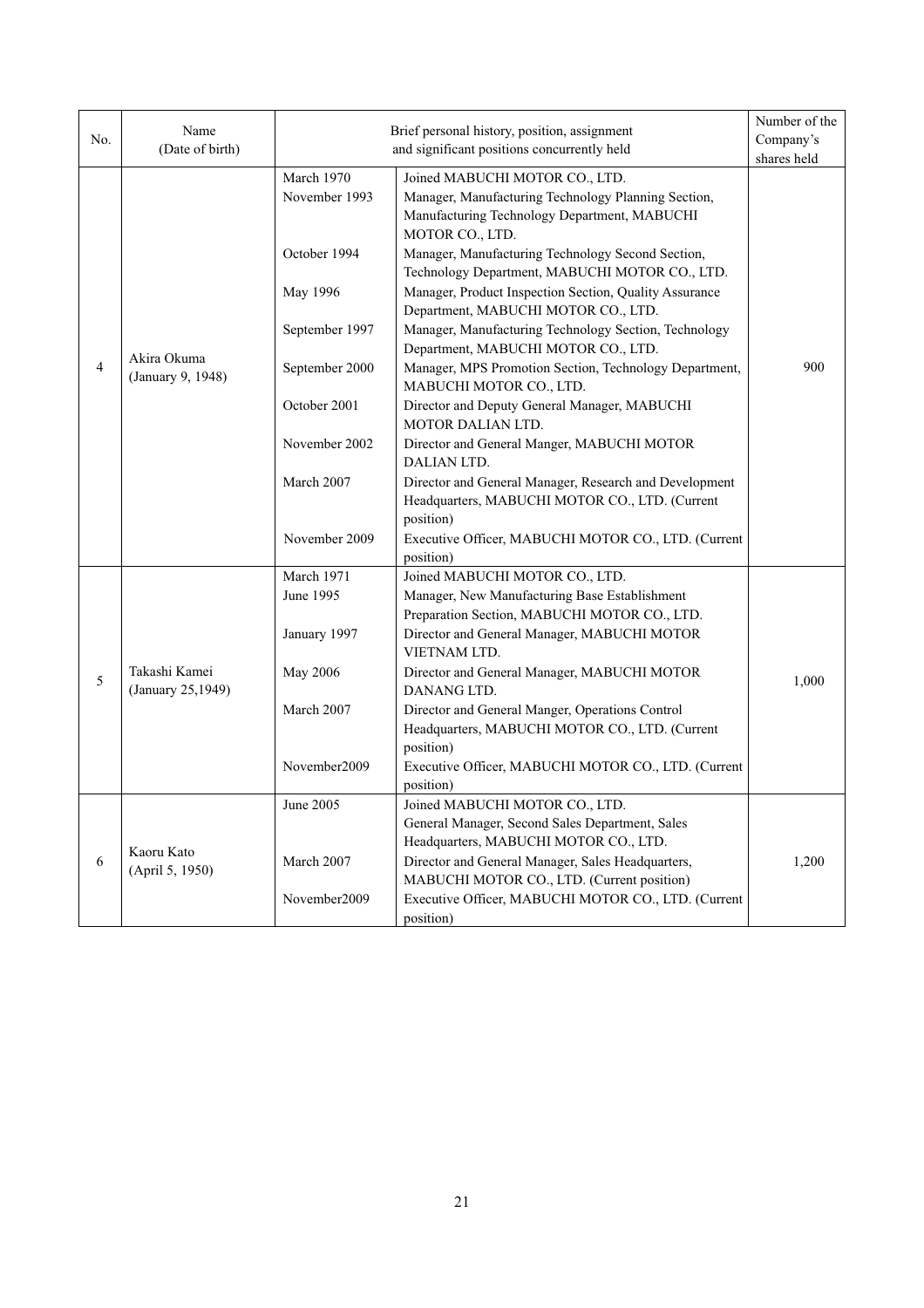| No. | Name<br>(Date of birth)          |               | Brief personal history, position, assignment<br>and significant positions concurrently held                           | Number of the<br>Company's<br>shares held |
|-----|----------------------------------|---------------|-----------------------------------------------------------------------------------------------------------------------|-------------------------------------------|
|     |                                  | April 1984    | Joined MABUCHI MOTOR CO., LTD.                                                                                        |                                           |
|     |                                  | June 1990     | Manager, Procurement Section, MABUCHI INDUSTRY<br>CO., LTD.                                                           |                                           |
|     |                                  | August 1996   | Executive Secretary. MABUCHI INDUSTRY CO., LTD.                                                                       |                                           |
|     |                                  | May 2002      | Director, General Manager of General Affairs Department,<br>Human Resources Department, MABUCHI INDUSTRY<br>CO., LTD. |                                           |
| 7   | * Hiroo Okoshi<br>(July 9, 1961) | October 2002  | Manager, Corporate Planning Department, MABUCHI<br>MOTOR CO., LTD.                                                    | 1,100                                     |
|     |                                  | March 2003    | Deputy General Manager, Business Platform Innovation<br>Headquarters, MABUCHI MOTOR CO., LTD.                         |                                           |
|     |                                  | January 2004  | General Manager, Corporate Planning Department,                                                                       |                                           |
|     |                                  |               | MABUCHI MOTOR CO., LTD.                                                                                               |                                           |
|     |                                  | November 2009 | Executive Officer and General Manager, Administration                                                                 |                                           |
|     |                                  |               | Headquarters, MABUCHI MOTOR CO., LTD. (Current<br>position)                                                           |                                           |

(Notes)

1. No special relationship exists between the Company and the candidates.

2. The asterisk (\*) denotes the newly nominated candidate for Director.